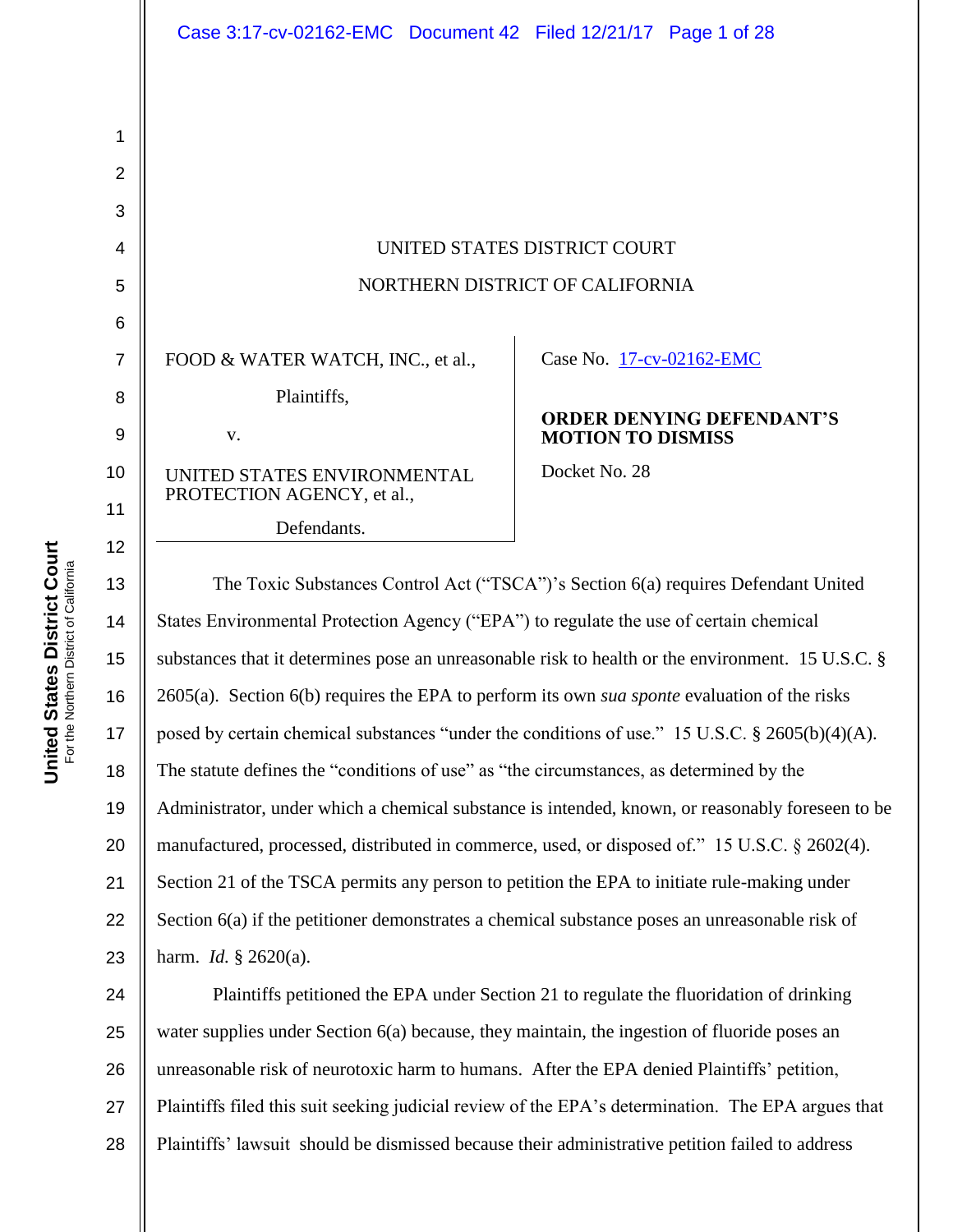2 3 4 5 6 conditions of use other than the fluoridation of drinking water, failed to specifically identify the chemicals at issue, and failed to justify treatment of those chemicals on a categorical basis. For the reasons stated herein, the Court finds a citizen petition need not evaluate all conditions of use; that Plaintiffs sufficiently identified the chemicals they sought to regulate; and that Plaintiffs presented an adequate basis, in their administrative petition, for requesting categorical treatment of the chemicals they identified. Defendant"s motion is **DENIED**.

7

8

9

10

11

12

13

14

15

**United States District Court**

United States District Court

16

17

18

19

20

1

#### **I. FACTUAL & PROCEDURAL BACKGROUND**

Plaintiffs are a group of non-profit organizations and associations and individual parents who sue on behalf of themselves and their minor children.<sup>1</sup> They allege that fluoridation chemicals (specifically, hydrofluorosilicic acid, sodium silicofluoride, and sodium fluoride) are added to public water supplies across the United States in an attempt to reduce tooth decay. Compl. ¶ 3. The practice began in the 1940s "on the mistaken premise that fluoride"s primary benefit to teeth comes from *ingestion*." *Id.* ¶ 4. More recent research, they argue, demonstrates that fluoride"s "primary benefit comes from *topical* application" and therefore, ingestion is unnecessary to prevent tooth decay. *Id.*  $\parallel$  5. Though water fluoridation has been "rejected or discontinued by the vast majority of European countries," it continues in the United States. *Id.* ¶ 7. Plaintiffs allege that the risks of fluoridation include a higher risk of dental fluorosis, a "hypominelarization of tooth enamel that produces noticeable discoloration of the teeth" and deleterious effects on the brain, including cognitive impairments and neurotoxicity. Compl. ¶¶ 8- 16.

21 22 23 24 On November 22, 2016, Plaintiffs petitioned the EPA to issue a rule under Section 6(a) of the Toxic Substances Control Act ("TSCA"), 15 U.S.C. § 2605, prohibiting the addition of "fluoridation chemicals" to drinking water supplies. Compl. ¶¶ 24, 105; *see also* 15 U.S.C. § 2620(a) (permitting "[a]ny person" to petition for such a rule).

25

 $\overline{a}$ 

<sup>26</sup> 27 28 1 Plaintiff organizations are Food & Water Watch, Inc.; American Academy of Environmental Medicine, Fluoride Action Network; International Academy of Oral Medicine & Toxicology, Moms Against Fluoridation. The Individual Plaintiffs are Audrey Adams on behalf of herself and Kyle Adams; Kristin Lavelle on behalf of herself and Neal Lavelle; Brenda Staudenmaier on behalf of herself and Hayden Staudenmaier. *See* Compl. ¶ 1, 29-44.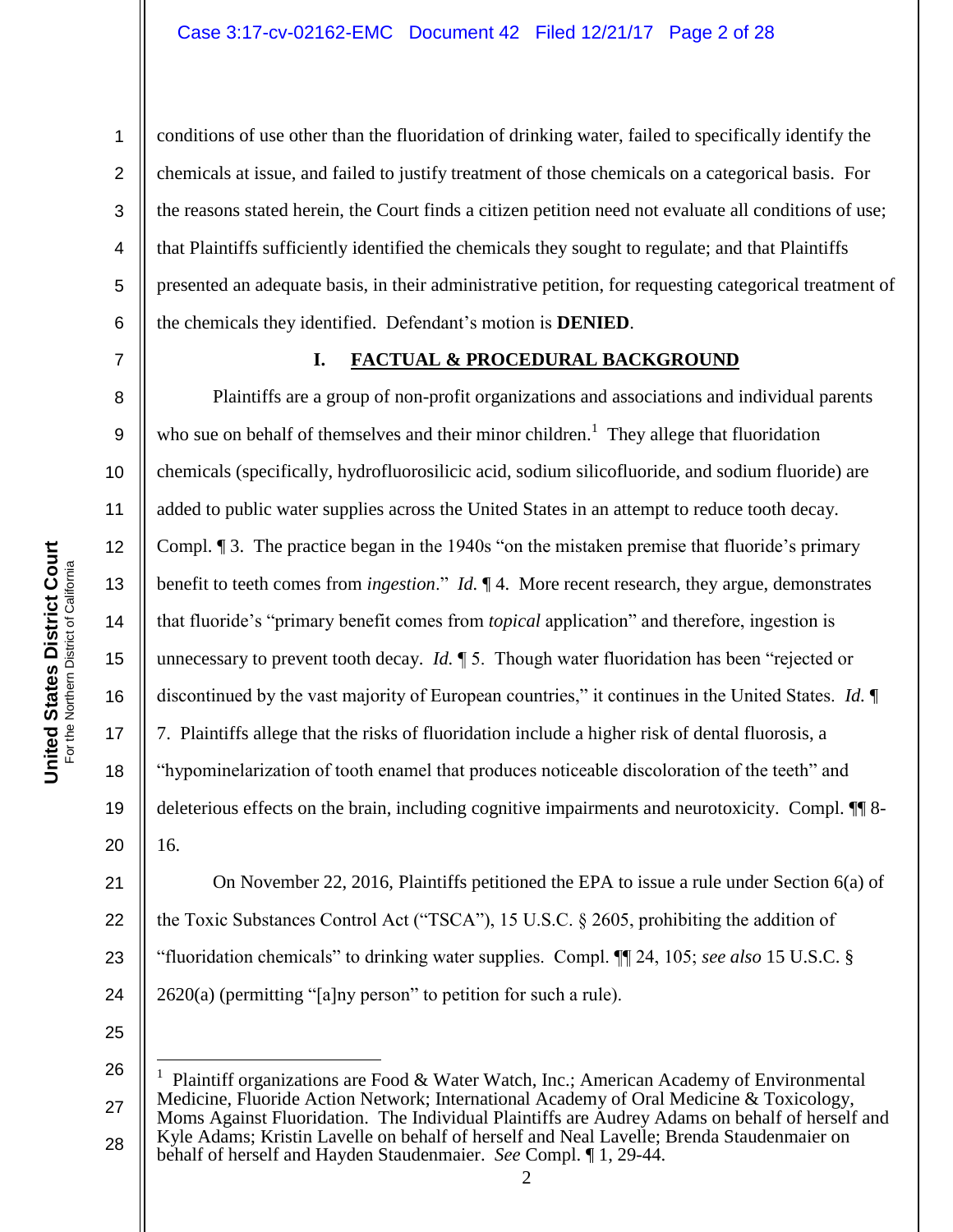1

2

3

4

5

6

7

8

9

10

Defendant attaches Plaintiffs" petition as Exhibit 1 to the Rave Declaration. *See* Docket No. 28-1 (hereinafter "Admin. Pet.").<sup>2</sup> In the first paragraph of the cover letter, the petition states that the signatories "hereby petition the U.S. Environmental Protection Agency to protect the public and susceptible subpopulations from the neurotoxic risks of fluoride by banning the addition of fluoridation chemicals to water." Admin. Pet. at 1. The petition is approximately 30 pages long and summarizes scientific studies Plaintiffs maintain demonstrate the neurotoxic effects of ingesting fluoride in low doses, as well as the heightened risks to vulnerable subpopulations. According to the Table of Contents, petitioners attached 45 pages of appendices identifying hundreds of scientific studies upon which their petition relies, but the EPA did not submit them to the Court with its motion.

11 12 13 14 15 16 17 18 19 20 21 22 23 24 25 The EPA denied the petition on February 17, 2017. *Id.* **[1]** 25, 106. Defendant's denial, which is also published in the Federal Register, is attached as Exhibit 2 to the Rave Declaration. *See* Docket No. 28-1 and 82 Fed. Reg. 11,878 (Feb. 27, 2017) ("EPA Denial"). The denial contains a summary of EPA"s interpretation of the applicable statutory and regulatory framework and a response to the merits of Plaintiffs" petition. The EPA stated that "[a]fter careful consideration, EPA denied the TSCA section 21 petition primarily because EPA concluded that the petition has not set forth a scientifically defensible basis to conclude that any persons have suffered neurotoxic harm as a result of exposure to fluoride in the U.S. through the purposeful addition of fluoridation chemicals to drinking water or otherwise from fluoride exposure in the U.S." *Id.* at 11,881, col. 3. "EPA also denied the petition on the independent grounds that the petition neither justified the regulation of fluoridation chemicals as a category, nor identified an adequate section 6 rule as the action sought. Rather than comprehensively addressing the conditions of use that apply to a particular chemical substance, the petition requests EPA to take action on a single condition of use (water fluoridation) that cuts across a category of chemical substances (fluoridation chemicals)." *Id.*

26

 $\overline{a}$ 

<sup>27</sup> 28 2 Although Plaintiffs did not attach their administrative petition to their complaint, both the petition and the EPA"s denial are clearly "incorporated by reference" into the complaint and therefore may be considered by the Court on a motion to dismiss. *See U.S. v. Ritchie*, 342 F.3d 903, 908 (9th Cir. 2003). Plaintiffs have not objected to such reference.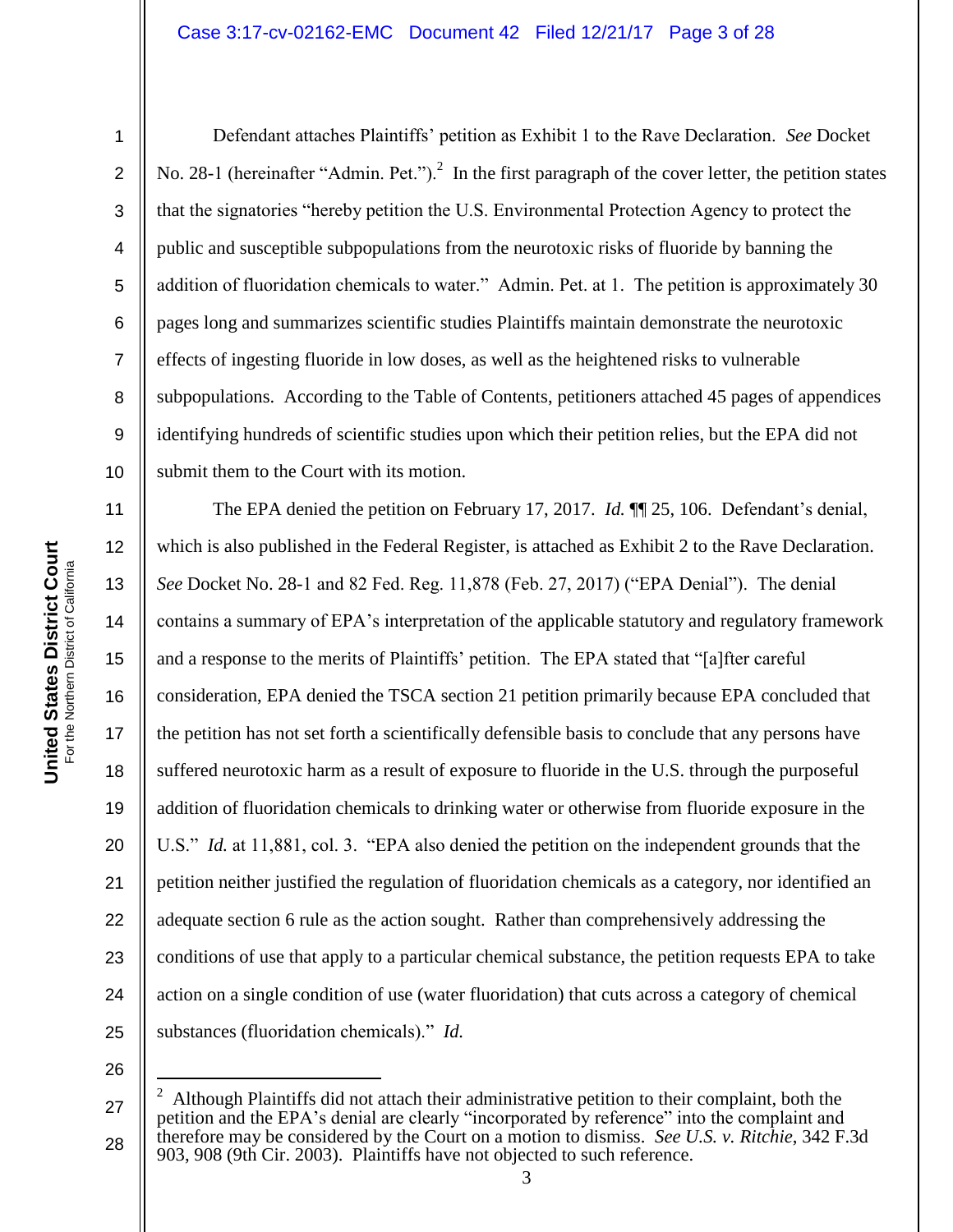1

2

3

4

5

6

7

8

9

10

11

12

13

14

15

16

17

18

19

20

The remainder of the EPA's denial sets forth a substantive response to the scientific studies submitted by the petitioners. *See, e.g.,* 82 Fed. Reg. at 11,882 (noting that "the evidence did not adequately account for the possibility that the confounding factors themselves, rather than concurrent fluoride exposure, were partly or wholly responsible for the health effects observed.""); *id.* (criticizing petitioners' reliance on a study whose authors, the EPA states, "conclu[ded their data] . . . are unsuitable for evaluating levels of fluoride associated with neurotoxic effects and for deriving dose-response relationships necessary for risk assessment"); *id.* (noting that "[t]he petition suggested that a dose-response relationship between urinary fluoride and IQ is seen in several studies," but arguing that "it is not possible to determine whether effects on IQ were due to fluoride or to malnutrition (i.e., nutritional status may be an uncontrolled confounding factor)"); *id.* (citing a study to conclude that "the petitioner's use of fluorosis levels as a surrogate for evidence of neurotoxic harm to the U.S. population is inappropriate evidence to support an assertion of unreasonable risk to humans from fluoridation of drinking water"); *id.* (criticizing use of another study because "[i]mportant issues such as the timing and methods of sample collection were also often not reported in the studies"). While the scientific merits of the dispute are not material to Defendant's motion, the fact that the EPA engaged in a substantive merits analysis despite the alleged procedural flaw in the petition is noteworthy.

Plaintiffs now seek an order compelling the EPA to initiate the process for the rule they requested. *See* 15 U.S.C. § 2620(b)(4)(B) (permitting judicial review of EPA"s denial of petition).

#### **II. STATUTORY CONTEXT**

21 22 23 24 25 26 27 28 This motion turns on interpretation of the Toxic Substances Control Act, as amended by the Frank R. Lautenberg Chemical Safety for the 21st Century Act, Pub. L. No. 114-182, 130 Stat. 448 (2016) ("LCSA"). Congress enacted the TSCA, codified at 15 U.S.C. § 2601, *et seq.*, in 1976, motivated by findings that "human beings and the environment are being exposed each year to a large number of chemical substances and mixtures," 15 U.S.C. § 2601(a)(1), and that, "among the many chemical substances and mixtures which are constantly being developed and produced, there are some whose manufacture, processing, distribution in commerce, use, or disposal may present an unreasonable risk of injury to health or the environment." *id.* § 2601(a)(2).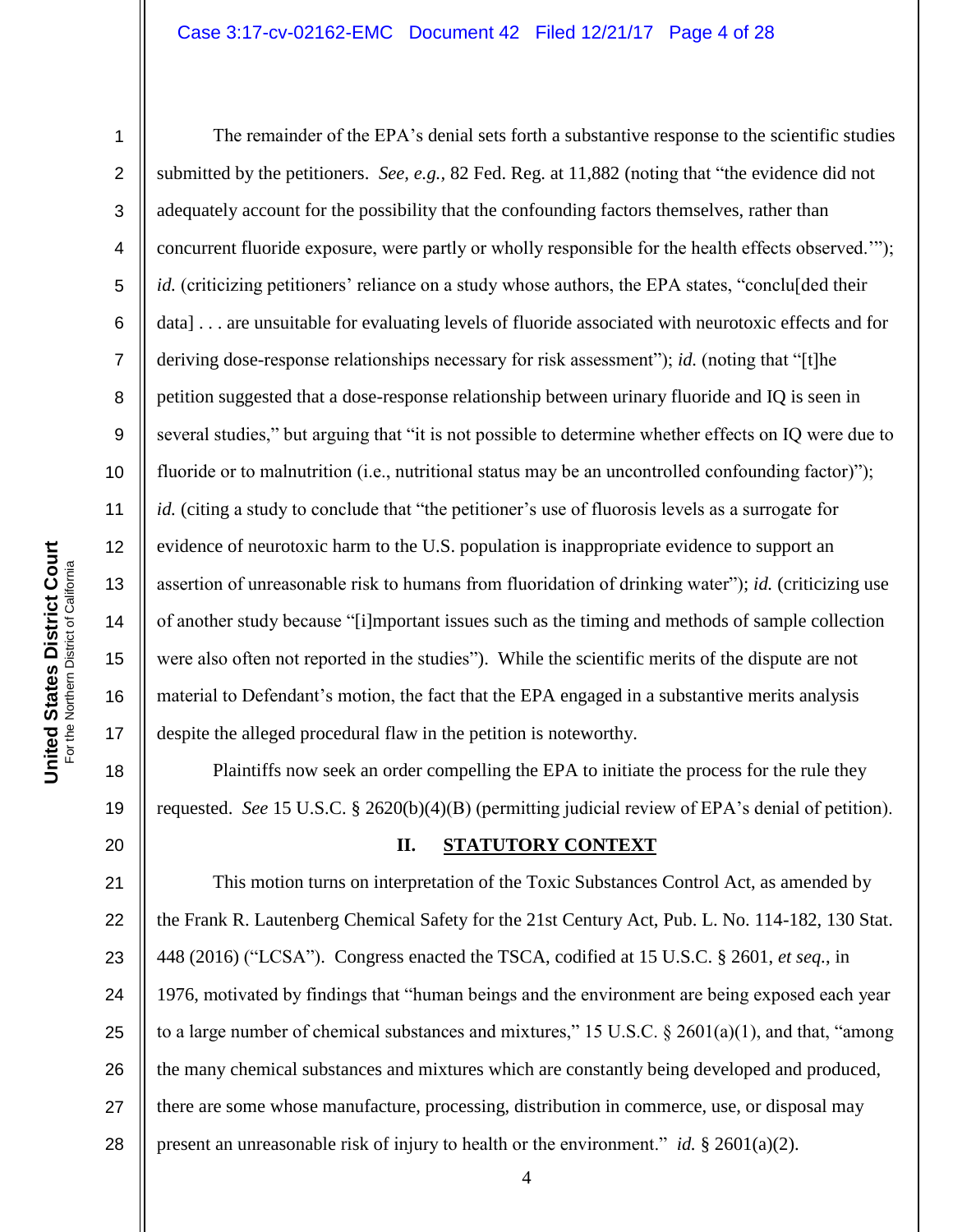28

| 1              | The relationship between three provisions of the Act are at issue here. Section $6(a)$ ,                                                                                                                          |
|----------------|-------------------------------------------------------------------------------------------------------------------------------------------------------------------------------------------------------------------|
| $\overline{2}$ | codified at 15 U.S.C. $\S$ 2605(a), requires the EPA to regulate harmful substances; Section 6(b),                                                                                                                |
| 3              | codified at 15 U.S.C. § 2605(b), requires the EPA to conduct "risk evaluations" of certain                                                                                                                        |
| 4              | substances; and Section 21, codified at 15 U.S.C. § 2620, authorizes citizens to petition the EPA to                                                                                                              |
| 5              | initiate rulemaking under Section $6(a)$ . The question is whether a Section 21 citizen petition must                                                                                                             |
| 6              | include all information necessary for the EPA to perform a Section $6(b)$ risk evaluation, <sup>3</sup> and, if                                                                                                   |
| $\overline{7}$ | so, whether it must include all such information for all conditions of use or may be limited to only                                                                                                              |
| 8              | those of interest to the citizen petitioner. The EPA also claims Plaintiffs' claims must be                                                                                                                       |
| $9\,$          | dismissed because their administrative petition did not sufficiently identify the chemical                                                                                                                        |
| 10             | substances they sought to regulate and did not justify treating them as a category. Each argument                                                                                                                 |
| 11             | is discussed below, but the Court first sets forth the statutory background.                                                                                                                                      |
| 12             | Section 6(a): Regulation of Chemical Substances Posing Unreasonable Risk of Harm<br>A.                                                                                                                            |
| 13             | The TSCA requires the EPA to regulate the use of certain chemical substances that pose an                                                                                                                         |
| 14             | unreasonable risk of harm health or the environment. Under Section 6(a) of the TSCA, codified at                                                                                                                  |
| 15             | 15 U.S.C. § 2605(a),                                                                                                                                                                                              |
| 16             | [i]f the Administrator determines in accordance with subsection                                                                                                                                                   |
| 17             | $(b)(4)(A)$ that the manufacture, processing, distribution in<br>commerce, use, or disposal of a chemical substance or mixture, or                                                                                |
| 18             | that any combination of such activities, presents an unreasonable<br>risk of injury to health or the environment, the Administrator shall<br>by rule and subject to section 2617 of this title, and in accordance |
| 19             | with subsection $(c)(2)$ , apply one or more of the following                                                                                                                                                     |
| 20             | requirements to such substance or mixture to the extent necessary so<br>that the chemical substance or mixture no longer presents such<br>$risk \ldots$                                                           |
| 21             | 15 U.S.C. § 2605(a). In particular, if the EPA finds a risk of unreasonable harm, it must                                                                                                                         |
| 22             |                                                                                                                                                                                                                   |
| 23             |                                                                                                                                                                                                                   |
| 24             | $3\,$ The statute states that "[i]n conducting a risk evaluation under this subsection, the Administrator<br>shall—(i) integrate and assess available information on hazards and exposures for the conditions     |
| 25             | of use of the chemical substance, including information that is relevant to specific risks of injury<br>to health or the environment and information on potentially exposed or susceptible subpopulations         |
| 26             | identified as relevant by the Administrator; (ii) describe whether aggregate or sentinel exposures<br>to a chemical substance under the conditions of use were considered, and the basis for that                 |
| 27             | consideration; (iii) not consider costs or other nonrisk factors; (iv) take into account, where<br>relevant, the likely duration, intensity, frequency, and number of exposures under the conditions of           |

use of the chemical substance; and (v) describe the weight of the scientific evidence for the

identified hazard and exposure." 15 U.S.C.  $\S 2605(b)(4)(F)$ .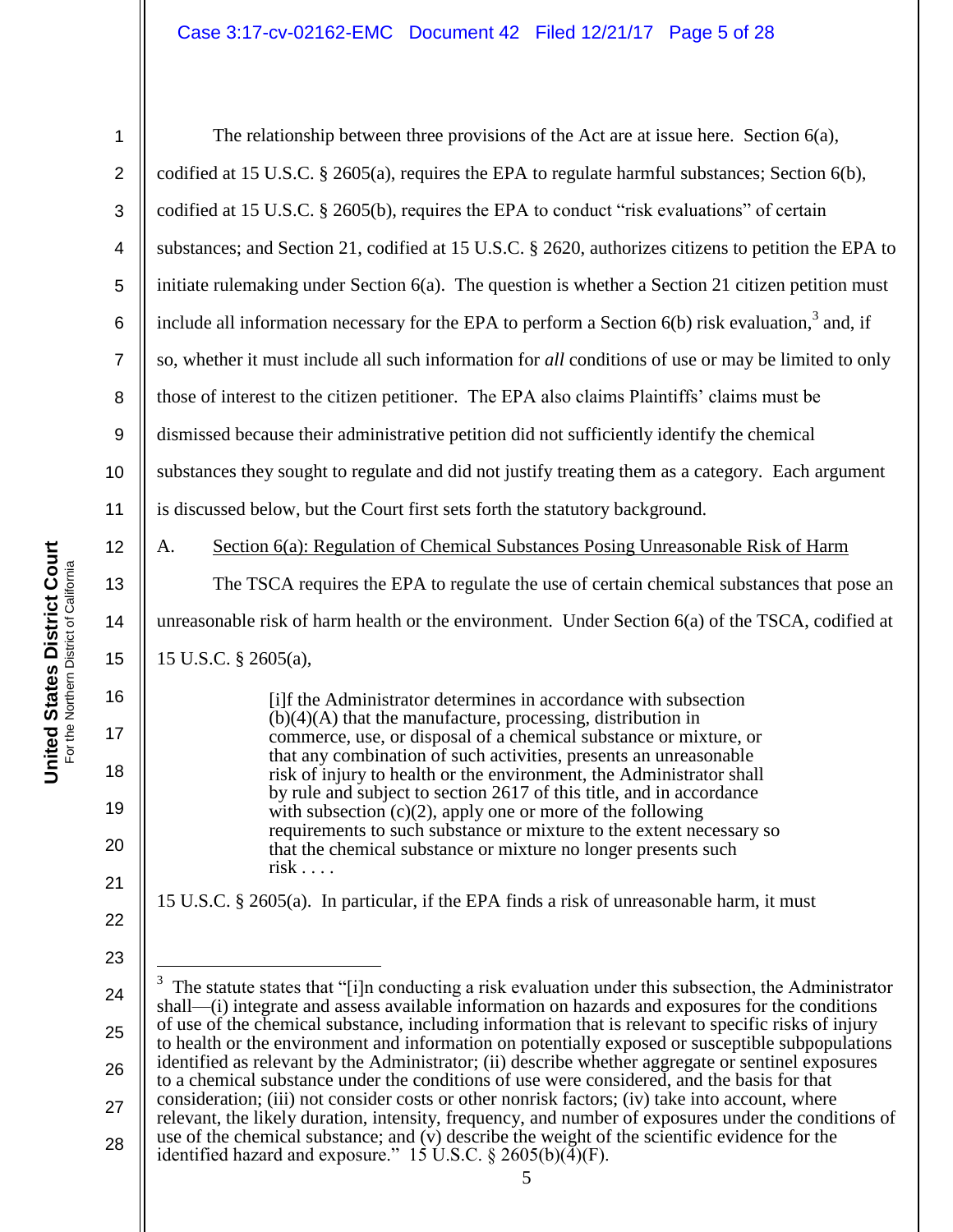# Case 3:17-cv-02162-EMC Document 42 Filed 12/21/17 Page 6 of 28

| <b>Distric'</b><br>5<br>Ţ<br>ate | t of Californ             |
|----------------------------------|---------------------------|
|                                  | For the Northern District |

| 1                   | promulgate a rule imposing one or more of the following requirements:                                                                                                                           |  |
|---------------------|-------------------------------------------------------------------------------------------------------------------------------------------------------------------------------------------------|--|
| $\overline{2}$<br>3 | prohibiting, restricting, or limiting the amount of such substance that may be<br>$\bullet$<br>manufactured, processed, or distributed in commerce, id. § 2605(a)(1);                           |  |
| 4                   | prohibiting, restricting, or limiting such manufacture, processing, or use in<br>$\bullet$<br>connection with "a particular use" or "a particular use in a concentration in excess              |  |
| 5<br>6              | of a level specified by the Administrator," id. $\S$ 2605(a)(2)(A);                                                                                                                             |  |
| $\overline{7}$      | labeling requirements for such substance, <i>id.</i> $\S$ 2605(a)(3);                                                                                                                           |  |
| 8                   | record-keeping requirements for manufacturers or processors of the substance, id. §<br>2605(a)(4);                                                                                              |  |
| $\boldsymbol{9}$    | commercial-use regulations, <i>id.</i> $\S$ 2605(a)(5);                                                                                                                                         |  |
| 10                  | disposal requirements, <i>id.</i> $\S$ 2605(a)(6); and,                                                                                                                                         |  |
| 11<br>12            | notice requirements, <i>id.</i> $\S$ 2605(a)(7).                                                                                                                                                |  |
| 13                  | The EPA may limit the application of such requirements to "specified geographic areas." Id. §                                                                                                   |  |
| 14                  | $2605(a)$ .                                                                                                                                                                                     |  |
| 15                  | After the LCSA amendments in 2016, there are now three possible pathways to obtaining a                                                                                                         |  |
| 16                  | Section 6(a) rule regulating substances:                                                                                                                                                        |  |
| 17<br>18            | After an EPA risk evaluation of a chemical which the EPA has sua sponte designated<br>1)<br>as "high priority," see 15 U.S.C. § 2605(c)(1), which results in a finding of<br>unreasonable risk; |  |
| 19                  | After an EPA risk evaluation of a chemical at the request of a manufacturer, see 15<br>2)                                                                                                       |  |
| 20                  | U.S.C. § 2605(b)(4)(C)(ii), which results in a finding of unreasonable risk; or,                                                                                                                |  |
| 21                  | Upon granting a Section 21 citizen petition, see 15 U.S.C. $\S$ 2620(a), $\S$ 2620(b)(3).<br>3)                                                                                                 |  |
| 22                  | Each pathway is discussed below.                                                                                                                                                                |  |
| 23                  | EPA's Sua Sponte Designation of High-Priority Chemicals<br><b>B.</b>                                                                                                                            |  |
| 24                  | Both parties agree that the LCSA's most significant amendments to the TSCA relate to                                                                                                            |  |
| 25                  | Section 6(b), codified at 15 U.S.C. § 2605(b). These amendments require the EPA to designate                                                                                                    |  |
| 26                  | chemical substances as "high-priority" or "low-priority" based on a risk screening process. See 15                                                                                              |  |
| 27                  | U.S.C. § 2605(b)(1). "High-priority" chemicals are those that "may present an unreasonable risk                                                                                                 |  |
| 28                  | to health or the environment because of potential hazard and a potential route of exposure under                                                                                                |  |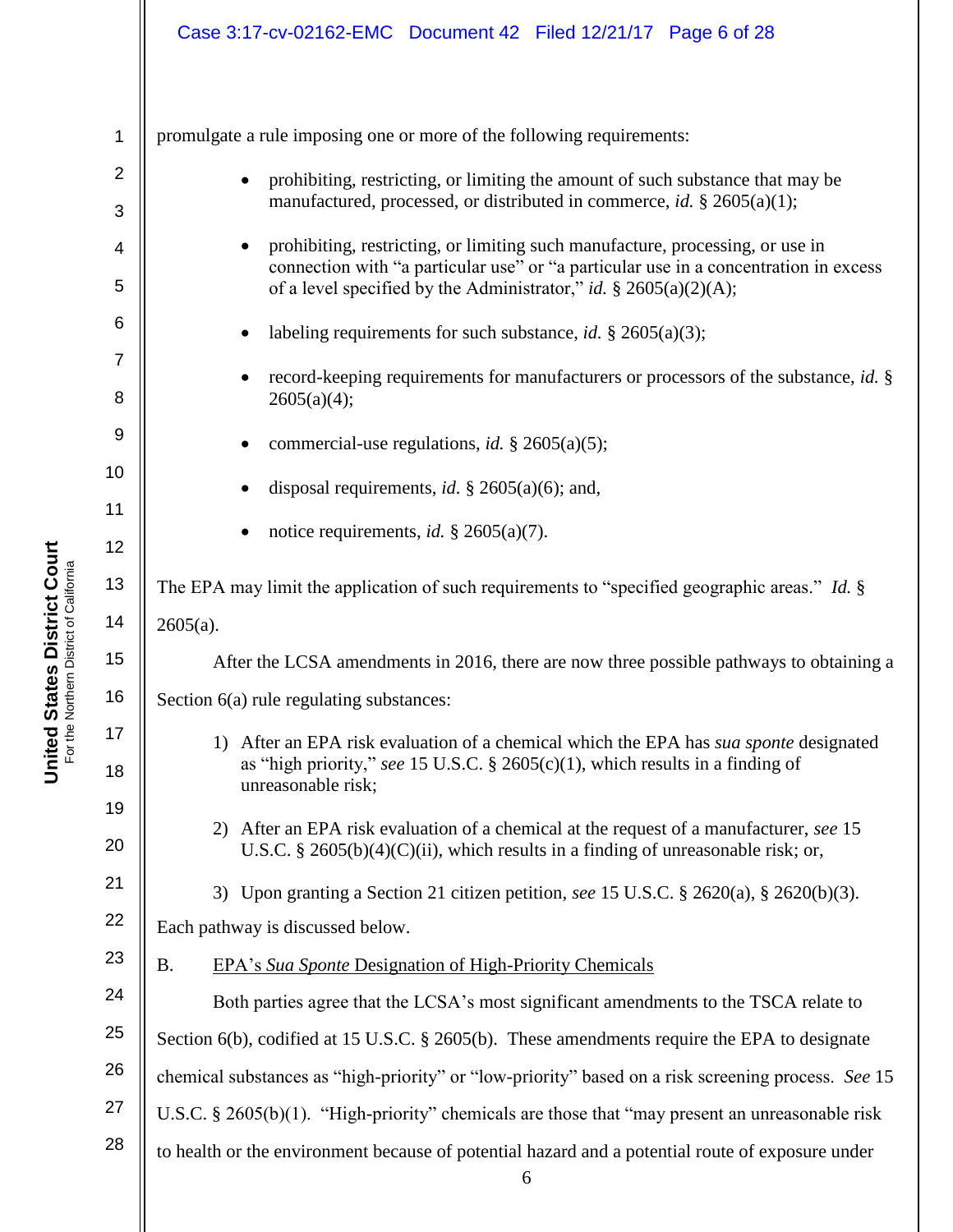the conditions of use." *Id.*  $\S$  2605(b)(1)(B)(i). A "low-priority" substance, in contrast, is one that the Administrator "concludes, based on information sufficient to establish . . . does not meet the standard" to be designated a high-priority substance. *Id.*§ 2605(b)(1)(B)(ii).

Once the EPA has designated a chemical substance "high-priority," it must initiate a Section 6(b) "risk evaluation." *Id.* § 2605(b)(3)(A); *id.* § 2605(b)(4)(C)(i). A risk evaluation is not required for a "low-priority" substance. *Id*. § 2605(b)(1)(A). The EPA must pursue these risk evaluations at a minimum pace established by statute: within 6 months, risk evaluations must be underway on at least 10 substances drawn from the 2014 TSCA Work Plan for Chemical Assessments, *id.* § 2605(b)(2)(A); within three and a half years, risk evaluations must be underway on "at least 20 high-priority substances," *id.* § 2605(b)(2)(B); a new high-priority substance must be designated anytime a risk evaluation has been completed (other than those commenced at the request of a manufacturer), *id.* § 2605(b)(3)(C); and, generally, the EPA must continue designating substances and conducting evaluations "at a pace consistent" with its ability to meet the 3-year deadline to complete each risk evaluation, *id.* § 2605(b)(2)(C).

15 16 17 18 The procedure for and scope of a "risk evaluation" are discussed below. If, upon completion of a Section 6(b) risk evaluation, the EPA determines that a chemical substance presents an unreasonable risk, it must initiate rulemaking to address that risk under Section 6(a). *See* 15 U.S.C. § 2605(c)(1).

19 C. Section 6(b) Risk Evaluations

The purpose of a risk evaluation is to:

determine whether a chemical substance presents an unreasonable risk of injury to health or the environment, without consideration of costs or other nonrisk factors, including an unreasonable risk to a potentially exposed or susceptible subpopulation identified as relevant to the risk evaluation by the Administrator, under the conditions of use.

25 *Id.* § 2605(b)(4)(A).

26 27 28 Within six months of initiating a Section 6(b) risk evaluation, the EPA must publish a scope document that describes "the hazards, exposures, conditions of use, and the potentially exposed or susceptible subpopulations the Administrator expects to consider." *Id.*

1

2

3

4

5

6

7

8

9

10

11

12

13

14

20

21

22

23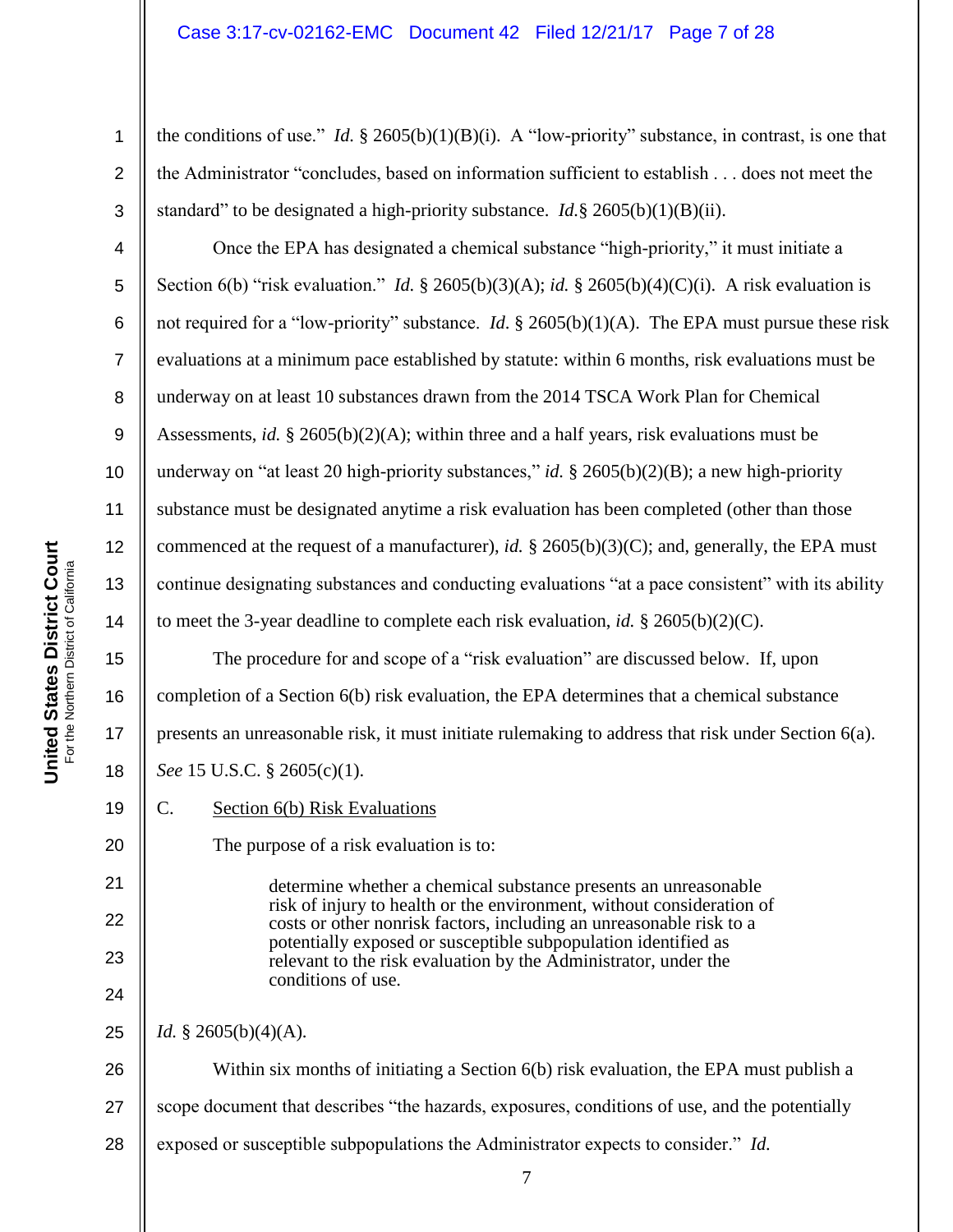#### Case 3:17-cv-02162-EMC Document 42 Filed 12/21/17 Page 8 of 28

§ 2605(b)(4)(D). The completed risk evaluation must "integrate and assess available information on hazards and exposures for the conditions of use of the chemical substance, including information that is relevant to specific risks of injury to health or the environment and information on potentially exposed or susceptible subpopulations identified as relevant by the Administrator." *Id.* § 2605(b)(4)(F)(i). Additional requirements must also be satisfied. *Id.* § 2605(b)(4)(F)(ii)-(v). The parties agree that the requirements are substantial. Accordingly, Congress provided the EPA with a three-year period to complete a Section 6(b) risk evaluation, with the possibility of a 6month extension. *Id.* § 2605(b)(4)(F)-(G).

9 10 11 12 13 14 15 16 17 18 19 20 21 22 23 24 25 26 27 28 The statute requires the EPA to "establish, by rule, a process to conduct [such] risk evaluations" no later than June 22, 2017. *Id.* § 2605(b)(4)(B). The EPA has now completed that rule-making process. The rules regarding risk evaluations are codified at 40 C.F.R. § 702.31, *et seq.* An aspect of the new administrative rule concerns the key dispute on this motion, the meaning of the term "under the conditions of use." The statute defines "conditions of use" as "the circumstances, as determined by the Administrator, under which a chemical substance is intended, known, or reasonably foreseen to be manufactured, processed, distributed in commerce, used, or disposed of." 15 U.S.C. § 2602(4). Notably, the statute states only that a Section 6(b) risk evaluation must "determine whether a chemical substance presents an unreasonable risk of injury to health or the environment . . . under the conditions of use." *Id.* § 2605(b)(4)(A). It does not state that the evaluation must address "*all* the conditions of use," the interpretation favored by the EPA on this motion. In January 2017, the EPA proposed a rule that adopted that construction, interpreting Section 6(b) to require EPA"s risk evaluations to cover *all* "conditions of use." *See* Procedures for Chemical Risk Evaluation Under the Amended Toxic Substances Control Act, 82 Fed. Reg. 7562-01, 7565 (Jan. 19, 2017) ("[A] risk evaluation must encompass all known, intended, and reasonably foreseen activities associated with the subject chemical substance."). However, the EPA received considerable commentary regarding its proposed interpretation. For example, "[c]oncerns were raised . . . about the ability of EPA to meet the statutory risk evaluation deadlines if all intended, known and reasonably foreseen activities must be considered conditions of use, and that attempting to identify every activity relating to the chemical substance was

8

1

2

3

4

5

6

7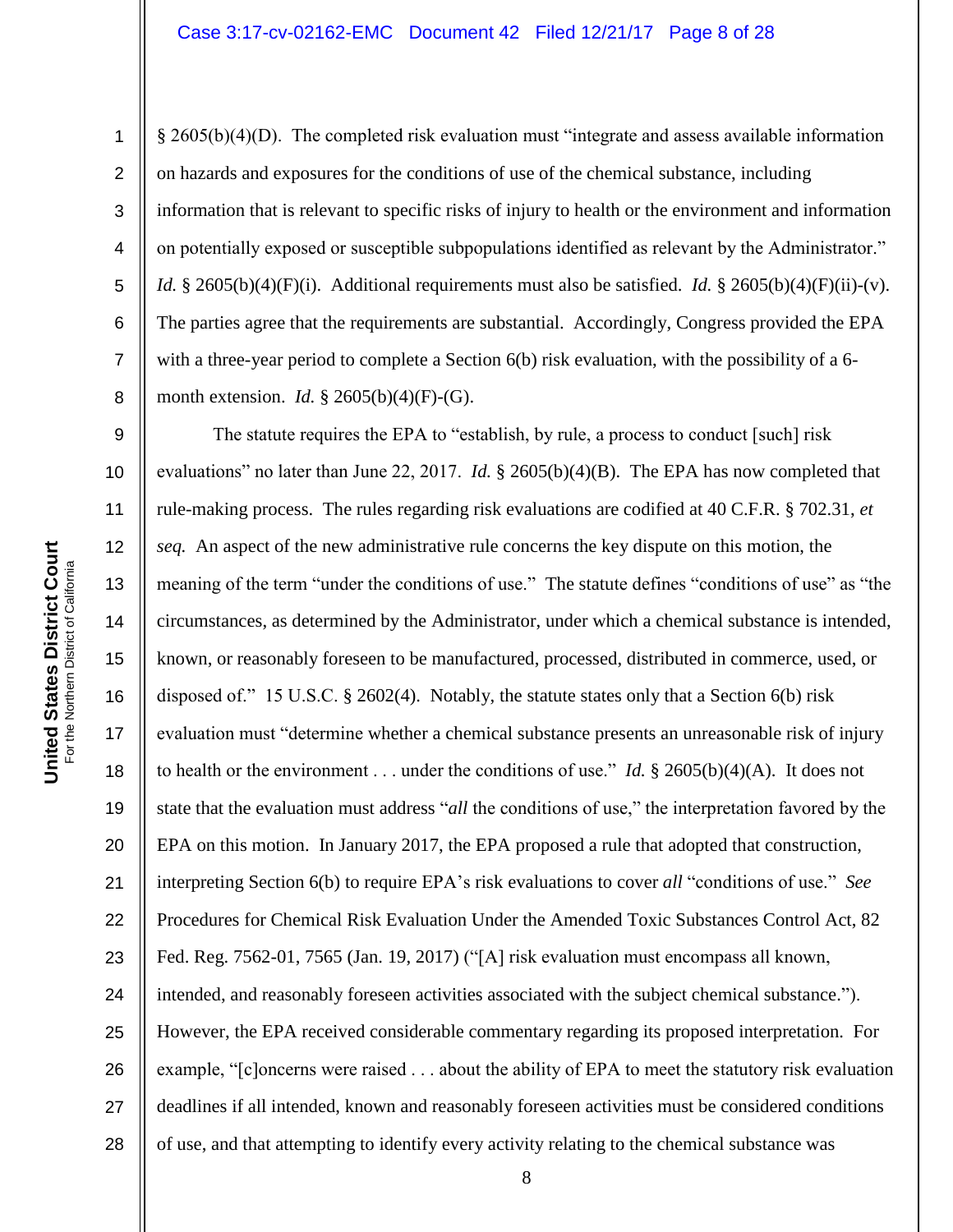### Case 3:17-cv-02162-EMC Document 42 Filed 12/21/17 Page 9 of 28

1 2 3 4 5 6 7 unnecessary and impractical." Procedures for Chemical Risk Evaluation Under the Toxic Substances Control Act, 82 Fed. Reg. 33726-01, 33728 (Jul. 20, 2017). Concerns were also raised about "ensuring that EPA can act promptly to address any unreasonable risks identified for particular conditions of use." *Id.* In contrast, other commenters argued that "the law in a number of locations signals the intent that EPA evaluate all activities associated with the chemical" under consideration. *Id.*

As explained in the final rule, the EPA ultimately sided with those commenters who argued that a risk evaluation need not cover *all* conditions of use. Thus,

> EPA went back to the direction on risk evaluation provided in section 6(b) of the statute and legislative history, and developed an approach to the term, 'the conditions of use' that is firmly grounded in the law, while accounting for the various policy considerations necessary for effective implementation of section 6. EPA's final approach is informed in part by the legislative history of the amended TSCA, which explicitly states that the Agency is given the discretion to determine the conditions of use that the Agency will address in its evaluation of the priority chemical, in order to ensure that the Agency"s focus is on the conditions of use that raise the greatest potential for risk. See, June 7, 2016 Cong. Rec. S3519- S3520.

*Id*.

8

9

10

11

12

13

14

15

| 17 | In its final rule, the EPA affirmed that, in identifying "the conditions of use" of a chemical                                                                                                                                                                                         |  |
|----|----------------------------------------------------------------------------------------------------------------------------------------------------------------------------------------------------------------------------------------------------------------------------------------|--|
| 18 | substance, it "will be guided by its best understanding, informed by legislative text and history, of                                                                                                                                                                                  |  |
| 19 | the circumstances of manufacture, processing, distribution in commerce, use and disposal                                                                                                                                                                                               |  |
| 20 | Congress intended EPA to consider in risk evaluations." Id. The EPA explained, however, that                                                                                                                                                                                           |  |
| 21 | the scope of a section $6(b)$ risk evaluation could be narrower than <i>all</i> the conditions of use:                                                                                                                                                                                 |  |
| 22 | [I] n developing the scope of the risk evaluation, TSCA section                                                                                                                                                                                                                        |  |
| 23 | $6(b)(4)(D)$ requires EPA to identify 'the conditions of use that the<br>Agency expects to consider in a risk evaluation,' suggesting that                                                                                                                                             |  |
| 24 | EPA is not required to consider all conditions of use. Consequently,<br>EPA may, on a case-by-case basis, exclude certain activities that<br>EPA has determined to be conditions of use in order to focus its<br>analytical efforts [in a risk evaluation] on those exposures that are |  |
| 25 |                                                                                                                                                                                                                                                                                        |  |
| 26 | likely to present the greatest concern, and consequently merit an<br>unreasonable risk determination.                                                                                                                                                                                  |  |
| 27 | <i>Id.</i> at 33729. As non-exhaustive examples, the EPA explained that it might exclude conditions of                                                                                                                                                                                 |  |
| 28 | use which involve only "de minimis" exposures or "a condition of use that has been adequately                                                                                                                                                                                          |  |
|    |                                                                                                                                                                                                                                                                                        |  |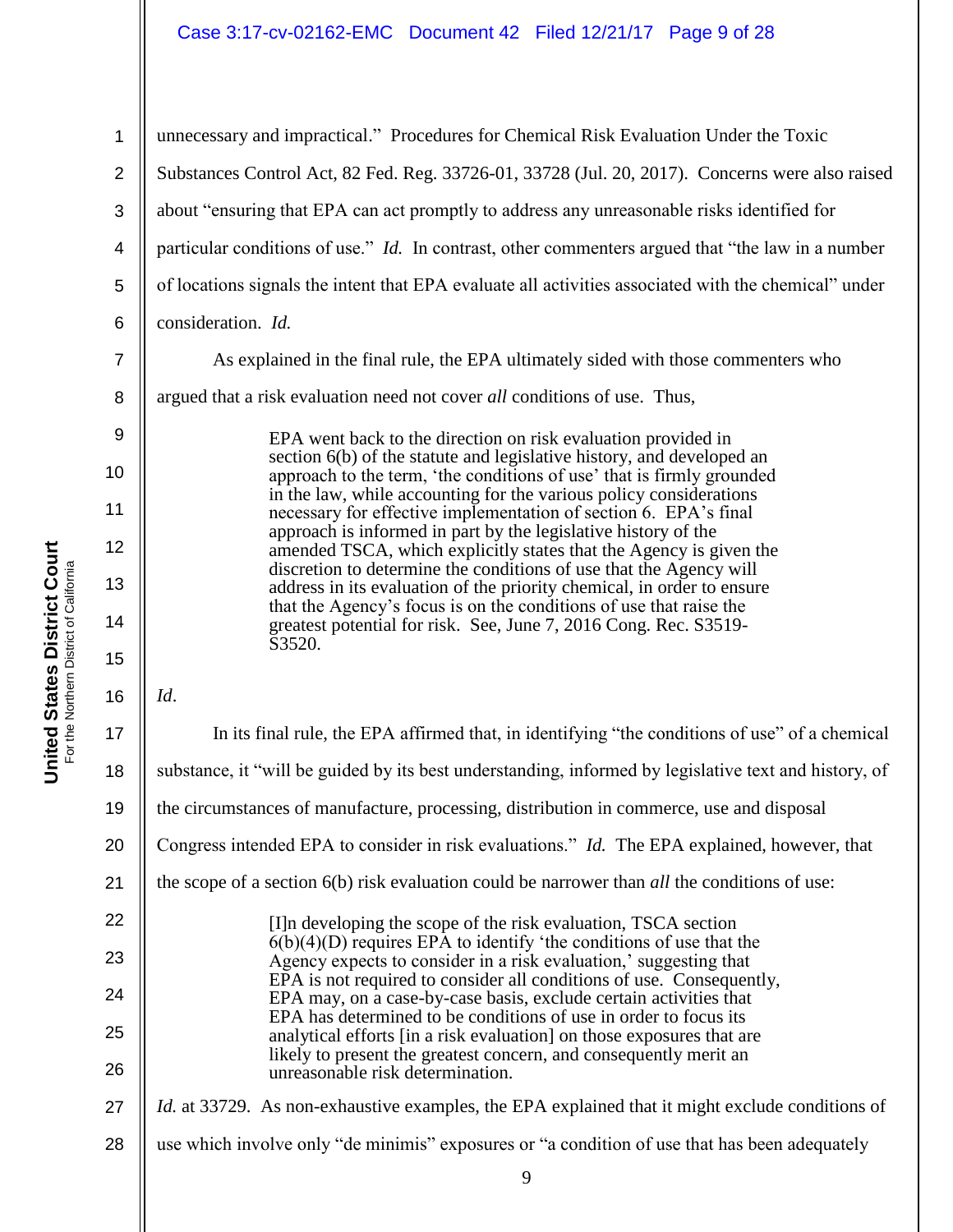assessed by another regulatory agency." *Id.* The conditions of use the EPA intends to include within the scope of a risk evaluation (as well as those it intends to exclude) would then be published for public comment, as required by the statute. *Id.*; *see also* 15 U.S.C. § 2605(b)(4)(D). Thus, the EPA"s July 2017 final rule adopts the position that the TSCA does *not* require the EPA"s Section 6(b) risk evaluations to cover *all* conditions of use. *See also* 40 C.F.R. § 702.41(c)(1) (scope document will include "[t]he condition(s) of use, as determined by the Administrator, that the EPA plans to consider in the risk evaluation").

For those "conditions of use" that the EPA elects to include within the scope of a risk evaluation, the EPA has also explained that it may "conduct its risk evaluations in stages." 82 Fed. Reg. at 33729*.* Accordingly, "in cases where EPA has sufficient information to determine whether or not the chemical substance presents an unreasonable risk under particular conditions of use, the Agency may issue an early determination for that subset of conditions of use, while EPA continues to evaluate the remaining conditions of use." *Id.* Thus, even when the EPA has determined to perform a risk evaluation on some but not all conditions of use, it affords itself the discretion to issue partial risk determinations on particular conditions of use while it continues to assess other conditions of use within its defined scope.

### D. Manufacturer Requests

18 19 20 21 22 In addition to the Section 6(b) risk evaluation required for chemicals *sua sponte* designated by the EPA as "high priority," the TSCA also requires a Section 6(b) risk evaluation to be performed upon the request of the manufacturer of a chemical substance. *See* 15 U.S.C.  $§$  2605(b)(4)(C)(ii). The manufacturer's request must be presented "in a form and manner and using the criteria prescribed by the Administrator" according to a promulgated rule. *Id.*

23 24 25 26 27 28 The EPA has, pursuant to  $\S 2605(b)(4)(C)(ii)$ , promulgated a rule governing the required form, manner, and criteria for a manufacturer's request for risk evaluation. In its proposed rule, the EPA required manufacturers to address *all* conditions of use in their requests for a risk evaluation. *See* Procedures for Chemical Risk Evaluation Under the Amended Toxic Substances Control Act, 82 Fed. Reg. 7562-01, 7569 (Jan. 19, 2017) ("EPA is proposing to require a manufacturer to submit a list (e.g., citations) of the reasonably available information on hazard and

1

2

3

4

5

6

7

8

9

10

11

12

13

14

15

16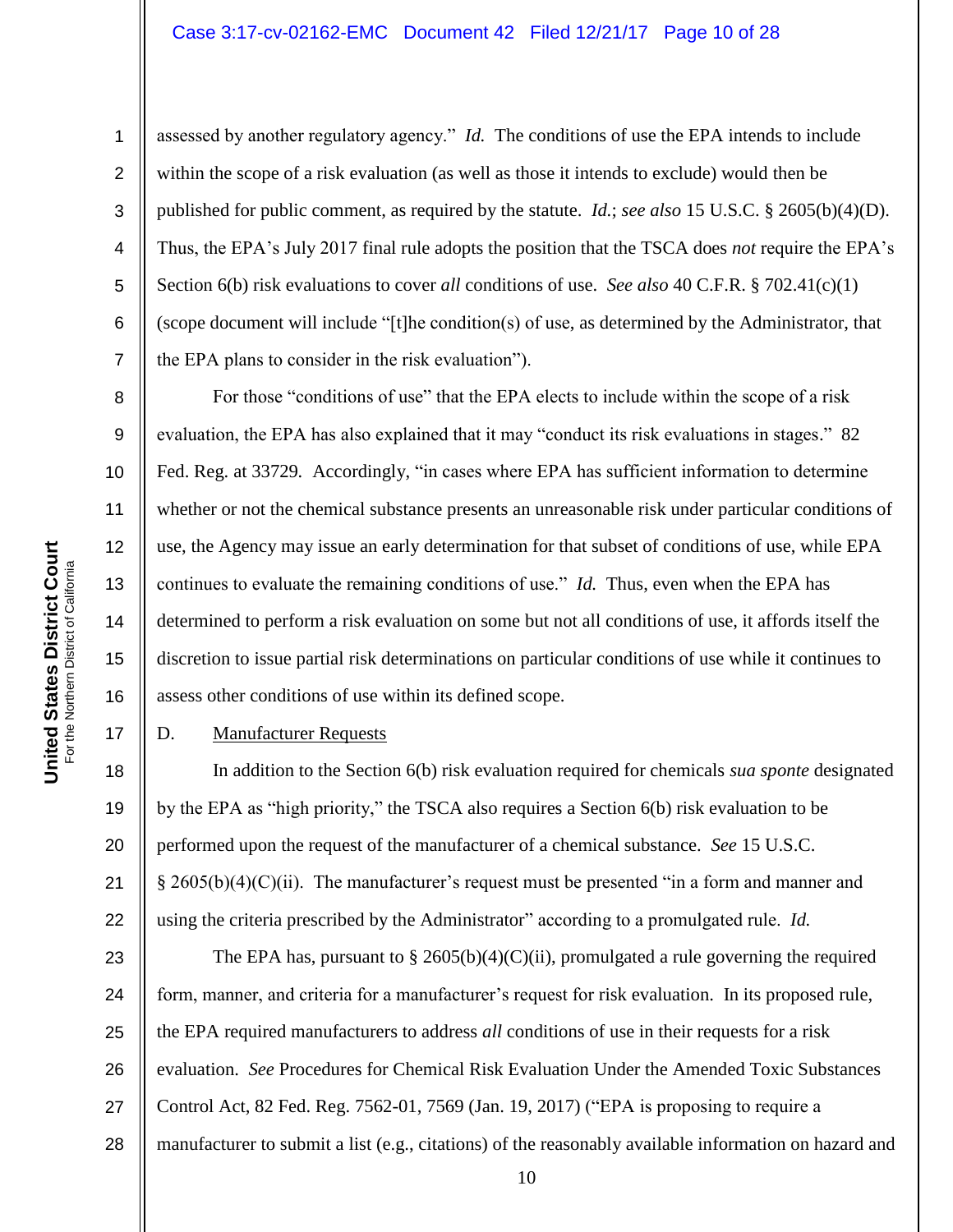2 3 4 5 6 7 8 exposure for all the conditions of use."). However, the agency received significant opposition from manufacturers, including complaints that "manufacturers are not always privy to every downstream use [of a chemical substance], and therefore would find it very difficult to obtain all the required information," that "the bar set in the proposed rule overall was too high and would make it extremely difficult for manufacturers to submit a compliant request," and that it "could create a disincentive to submit requests for risk evaluation." *See* Procedures for Chemical Risk Evaluation Under the Toxic Substances Control Act, 82 Fed. Reg. 33726-01, 33735-36 (Jul. 20, 2017).

In response, the EPA modified its position. The final rule thus states that "EPA agrees with many of these concerns in opposition to the proposed approach." *Id.* at 33736. Accordingly, "the final rule allows manufacturers to submit requests for risk evaluation *on only the conditions of use of the chemical substances that are of interest to the manufacturer*." *Id.* (emphasis added). Although the manufacturer"s request may focus on only those uses that interest the manufacturer, the EPA itself "intends to conduct the risk evaluation in the same manner as any other risk evaluation conducted under section 6(b)(4)(A)." *Id.* In particular:

EPA intends to conduct a full risk evaluation that encompasses both the conditions of use that formed the basis for the manufacturer request, and any additional conditions of use that EPA identifies, just as EPA would if EPA had determined the chemical to be high priority. However, rather than require the manufacturer to identify any additional conditions of use that EPA will evaluate, EPA will determine the additional conditions of use during the process of determining whether to grant or deny the manufacturer request.

21 *Id.* Thus, "[u]pon receipt of a [manufacturer] request, EPA will evaluate whether the

22 circumstances of manufacture, processing, distribution in commerce, use, and/or disposal

23 identified by the submitter constitute conditions of use that warrant risk evaluation and whether

24 additional conditions of use need to be included in the risk evaluation." *Id.* 

25 26 27 28 Accordingly, under the final rule, a manufacturer need not address *all* conditions of use, but rather only those that interest it. *See* 40 C.F.R. § 702.37(b)(4) ("The request must also include a list of all the existing information that is relevant to whether the chemical substance, *under the circumstances identified by the manufacturer(s)*, presents an unreasonable risk of injury to health

1

9

10

11

12

13

14

15

16

17

18

19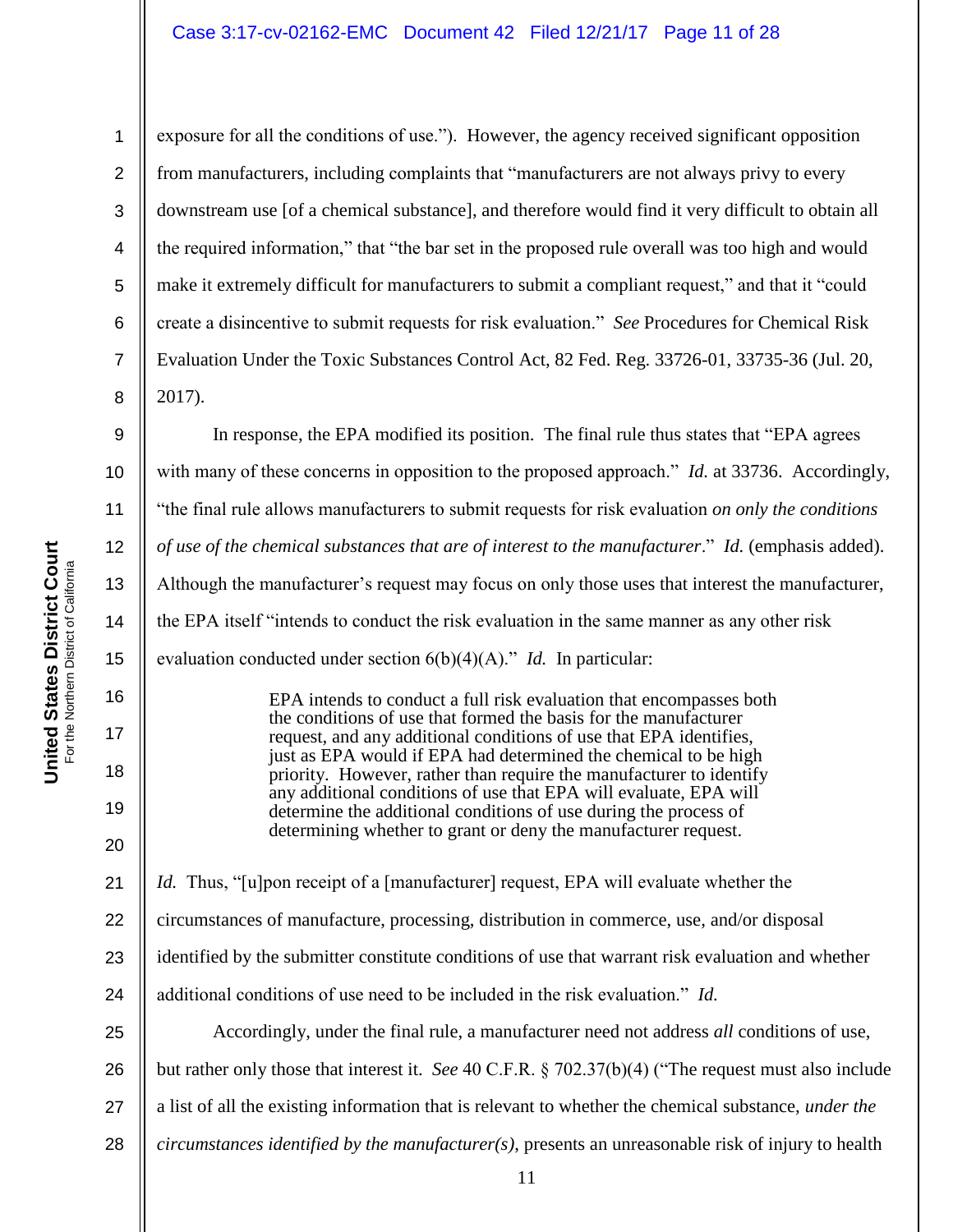#### Case 3:17-cv-02162-EMC Document 42 Filed 12/21/17 Page 12 of 28

**United States District Court**<br>For the Northern District of California **United States District Court** For the Northern District of California 10

11

12

13

14

15

16

17

18

1 2 3 4 5 6 7 8 9 or the environment.") (emphasis added); *see also* 82 Fed. Reg. at 33736 (manufacturer must "include all of the information necessary for EPA to conduct the evaluation for *the requested conditions of use*, consistent with [statutory] requirements") (emphasis added). The EPA, in reviewing the manufacturer's request, will then determine whether its own Section 6(b) risk evaluation of the chemical substance should address additional conditions of use it deems appropriate. *See* 40 C.F.R.  $\S$  702.37(e)(3) ("EPA will also assess what, if any, additional conditions of use that [sic] warrant inclusion within the scope of the risk evaluation for the chemical substance."). It then remains to the EPA to assemble the information necessary to evaluate the risks posed with respect to other conditions of use not identified by the manufacturer.

#### E. Section 21: Citizen Petitions

The TSCA's Section 21 (15 U.S.C. § 2620) authorizes "[a]ny person" to request rulemaking by the EPA under various provisions of the statute, including Section 6 (15 U.S.C. § 2605).Section 21 has been called an "unusually powerful procedure[] for citizens to force EPA"s hand." *Trumpeter Swan Soc. v. E.P.A.*, 774 F.3d 1037, 1039 (D.C. Cir. 2014). The EPA must grant or deny the petition within 90 days. *Id.* § 2620(b)(3). If the EPA grants the petition, it "shall promptly commence an appropriate proceeding in accordance with" the relevant statutory provision. *Id.* If it denies the petition, however, it must publish its reasons in the Federal Register. *Id.*

19 20 21 22 23 When the EPA denies a petition or fails to act within 60 days of the petition, a petitioner may "commence a civil action in a district court of the United States to compel the Administrator to initiate a rulemaking proceeding as requested in the petition." *Id.* § 2620(b)(4)(A). In such actions, "the petitioner shall be provided an opportunity to have such petition considered by the court in a de novo proceeding." *Id.* § 2620(b)(4)(B).

24 25 26 27 28 As passed in 1976, the reviewing court was to compel the EPA to initiate the action requested by the petitioner under Section 6(a) if the petitioner demonstrated by a preponderance of the evidence that "there is a reasonable basis to conclude that the issuance of such a rule or order is necessary to protect health or the environment against an unreasonable risk of injury." 15 U.S.C. § 2620(b)(4)(B)(ii) (1976). However, that language was amended by the LCSA in 2016.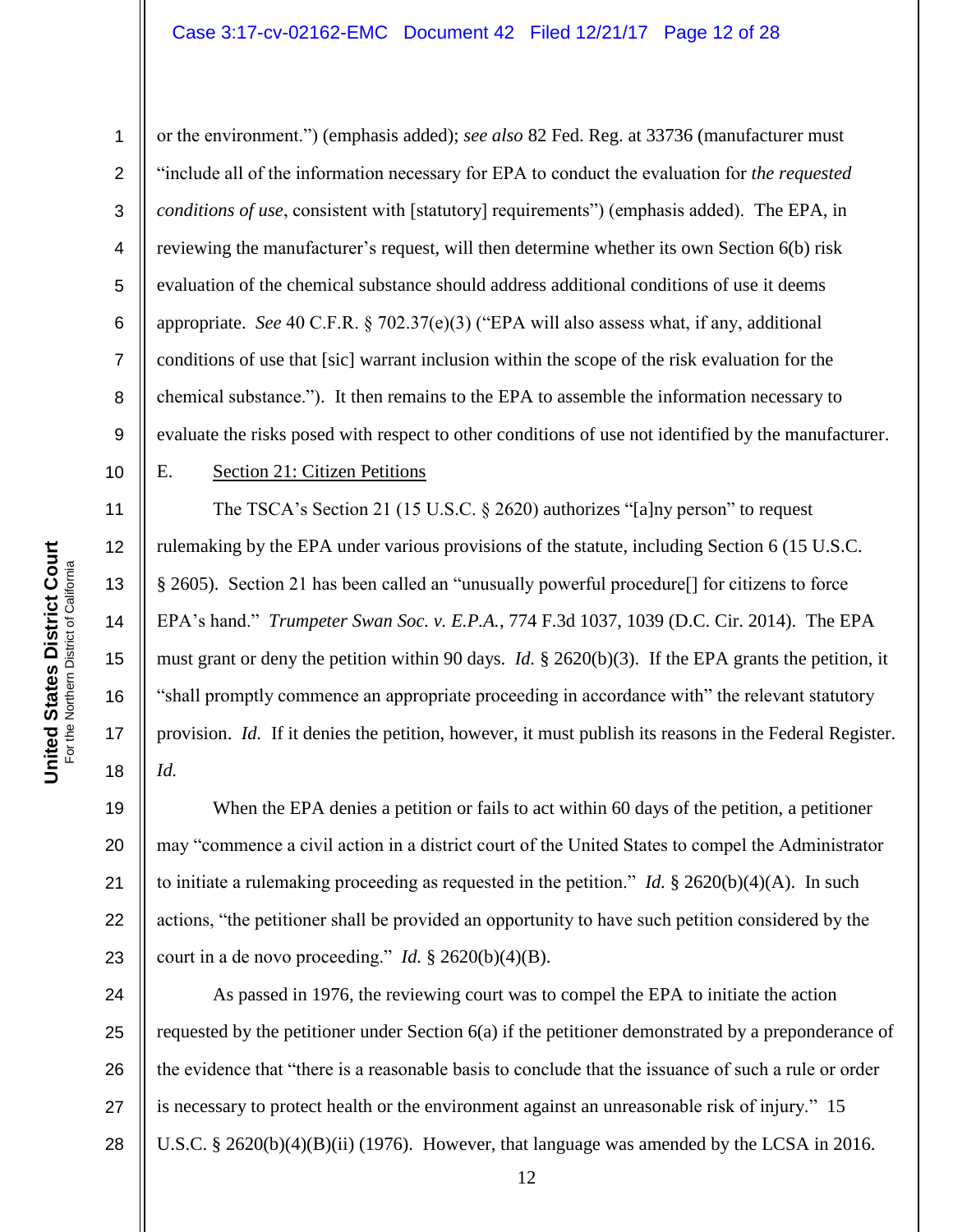#### Case 3:17-cv-02162-EMC Document 42 Filed 12/21/17 Page 13 of 28

1

2

3

4

5

6

7

8

9

10

11

12

13

14

Now, the reviewing court must determine whether the petitioner has demonstrated by a preponderance of the evidence that "the chemical substance or mixture to be subject to such rule or order presents an unreasonable risk of injury to health or the environment, without consideration of costs or other nonrisk factors, including an unreasonable risk to a potentially exposed or susceptible population, under the conditions of use." 15 U.S.C. § 2620(b)(4)(B)(ii) (2016).

If the court determines that the petitioner has satisfied that burden, then it "shall order the Administrator to initiate the action requested by the petitioner." 15 U.S.C.  $\S$  2620(b)(4)(B)(ii). The court may permit the EPA to defer initiating the action if it finds "that the extent of the risk to health or the environment alleged by the petitioner is less than the extent of risks to health or the environment with respect to which the Administrator is taking action under this chapter *and* there are insufficient resources available to the Administrator to take the action requested by the petitioner." *Id.* (emphasis added).

#### **III. DISCUSSION**

15 16 17 18 19 20 21 22 Defendant argues that Plaintiffs' lawsuit must be dismissed for three reasons. The Court first addresses Defendant"s argument that the petition must be dismissed because it does not address all "conditions of use" for fluoride, but rather, only the one that interests petitioner, the fluoridation of drinking water supplies. The Court then reviews Defendant's argument that dismissal is required because the petition does not adequately identify the chemical substances Plaintiffs seek to regulate and because the petition does not provide adequate grounds to justify treating "fluoridation chemicals" as a category. For the reasons below, the Court rejects each of Defendant's arguments.

#### 23 24 A. Plaintiffs Are Not Required to Identify *All* Conditions of Use for a Chemical Substance in Their Petition

25 26 27 The central dispute is whether Section 21 requires Plaintiffs to address *all* conditions of use in their petition as the EPA contends, or whether citizen petitions, such as the one filed in this case, may address only the conditions of use the petition seeks to regulate.

28

Statutory interpretation begins with the text of the statute. *See Los Angeles Lakers, Inc. v.*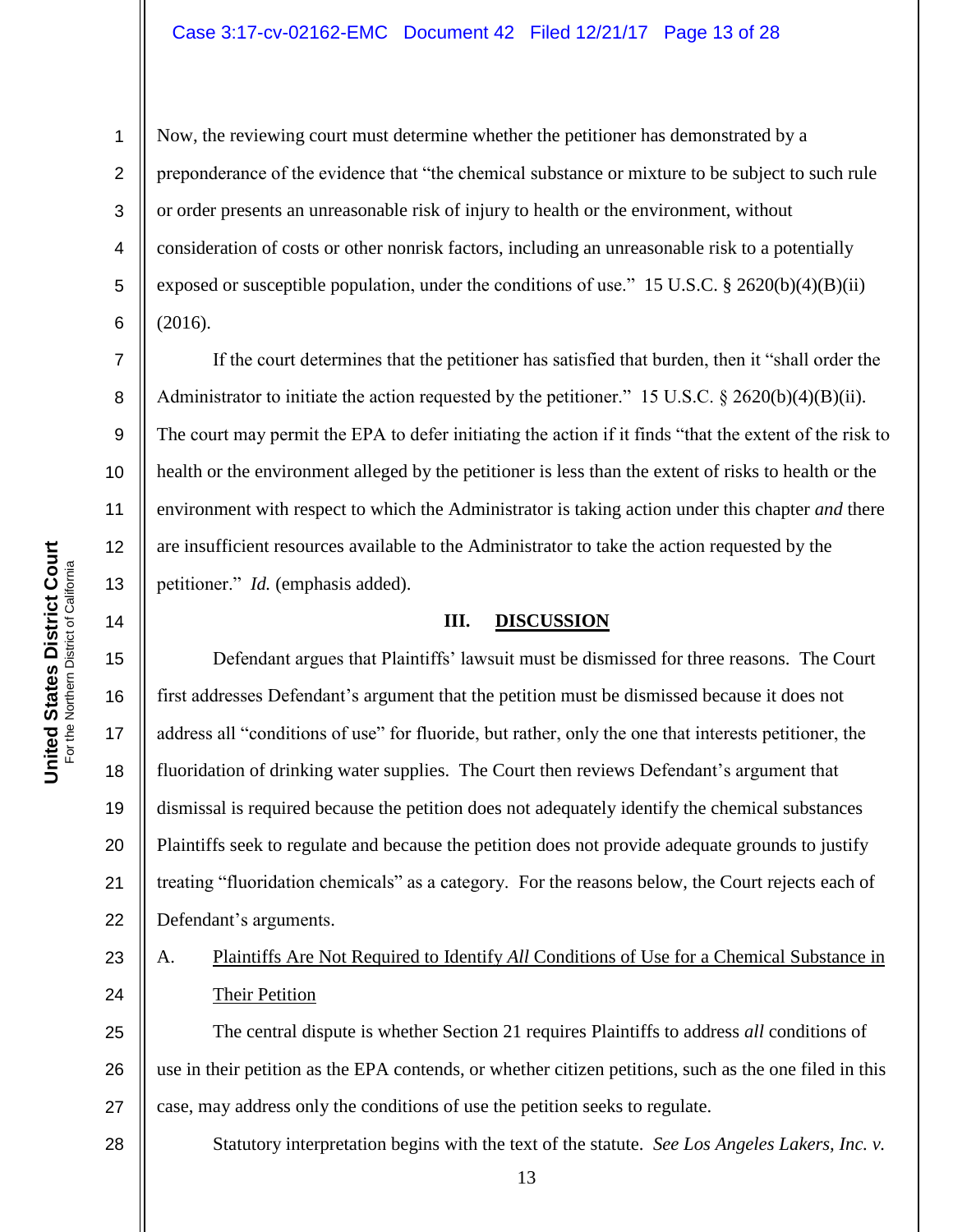*Fed. Ins. Co.*, 869 F.3d 795, 802 (9th Cir. 2017). "When an examination of the plain language of the statute, its structure, and purpose clearly reveals congressional intent, our judicial inquiry is complete. But if the plain meaning of the statutory text remains unclear after consulting internal indicia of congressional intent, we may then turn to extrinsic indicators, such as legislative history, to help resolve the ambiguity." *Hernandez v. Williams, Zinman & Parham PC*, 829 F.3d 1068, 1073 (9th Cir. 2016) (quotations and citations omitted). Additionally, "when a statute is ambiguous and we have the benefit of an administrative agency"s interpretation, we may defer to it if it is based on a permissible construction of the statute." *Eleri v. Sessions*, 852 F.3d 879, 882 (9th Cir. 2017).

10 11

12

13

14

15

16

17

18

1

2

3

4

5

6

7

8

9

## 1. Statutory Text and Structure

The text of Section 21 imposes only a procedural requirement that a petition must be filed with the Administrator and a substantive requirement that the petition "set forth the facts which it is claimed establish that it is necessary to issue, amend, or repeal a rule under section 2603, 2605, or 2607 of this title or an order under section 2603 or 2604(e) or (f) of this title." *See* 15 U.S.C. § 2620(b)(1). Section 21 does not explicitly impose any other substantive requirements for the administrative petition. *Cf. Trumpeter*, 774 F.3d at 1039 (holding that pre-amendment Section 21 imposes only same two statutory requirements on petitioners, and that satisfying those requirements entitles a petitioner to judicial review in case of denial).

19 20 21 22 23 24 Additional substantive requirements, if any, could arise therefore only through Section 21"s incorporation of Section 6. In other words, Section 21 requires a petition to present "the facts" which "establish that it is necessary" to issue a Section 6(a) rule. *See* 15 U.S.C. §  $2620(b)(1)$ . The question then becomes, what facts require issuance of a Section 6(a) rule? Those would appear to be the only facts that Section 21 explicitly requires a petitioner to set forth in a citizen petition.

25 26 27 28 According to Section 6(a), a rule is required when "in accordance with subsection (b)(4)(A)" the EPA determines that a chemical substance "presents an unreasonable risk of injury to health or the environment." 15 U.S.C. § 2605(a). It follows that the "facts" required in a Section 21 citizen petition are the "facts" that would establish the existence of "an unreasonable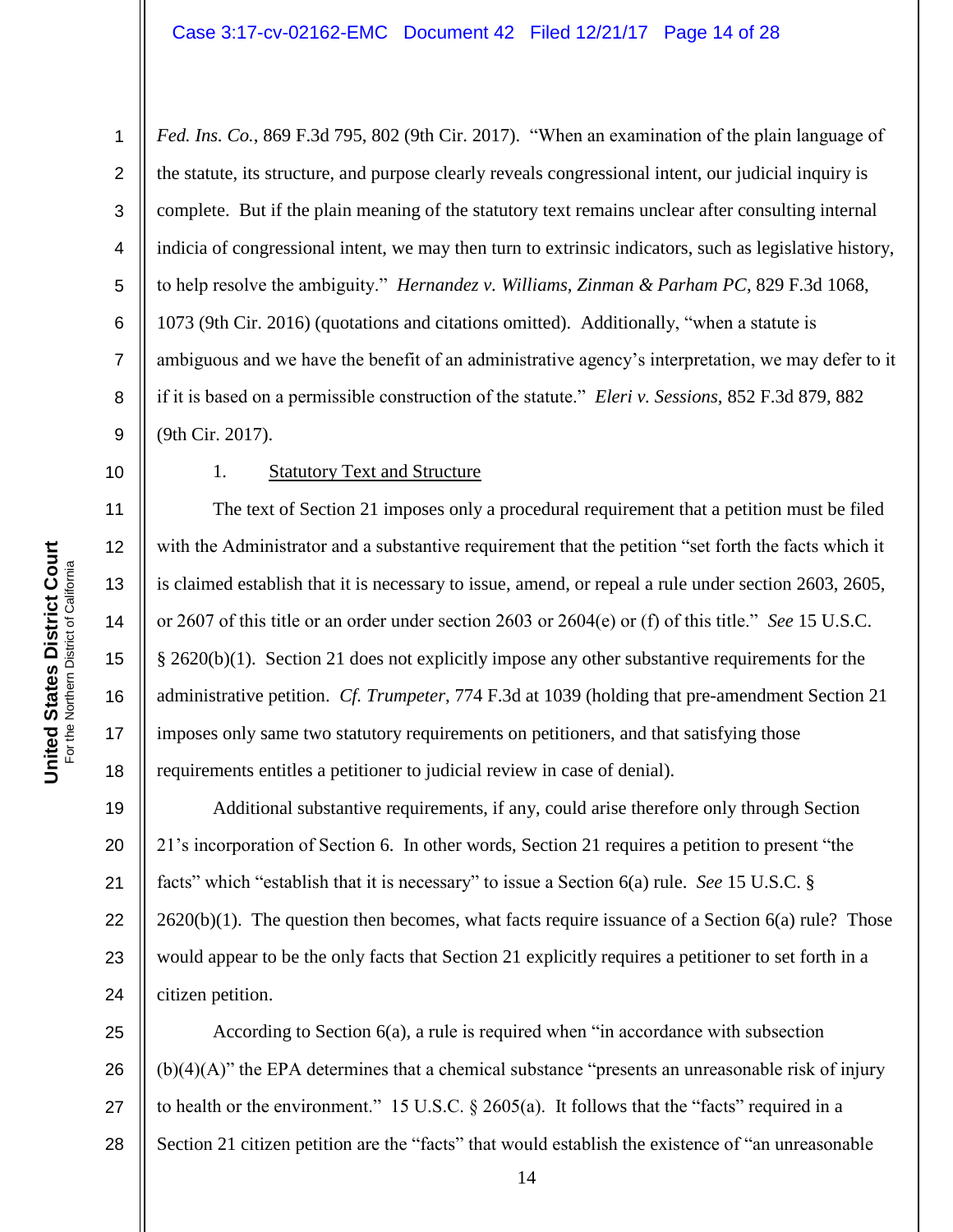### Case 3:17-cv-02162-EMC Document 42 Filed 12/21/17 Page 15 of 28

**United States District Court**

1

7

8

9

10

2 3 4 5 6 risk" under Section 6(a). *Id.* The statute uses the singular term "an" in describing an unreasonable risk, so it appears that a petitioner need only present facts establishing *one* unreasonable risk to trigger the EPA"s rule-making obligations. Indeed, the sufficiency of *one* risk to trigger a rule corresponds with the fact that the EPA may issue a rule restricting only *one* use of a substance. *See* 15 U.S.C. § 2605(a)(2) (a Section 6(a) rule may regulate "a particular use" of a chemical substance).

Defendant rejects this literal and natural reading, claiming that a citizen petitioner must instead present the EPA with *all* information about *all* uses of a chemical substance (*i.e.*, about all the "conditions of use"), even those uses which are of no interest to the petitioner and which the petitioner does not contend pose an unreasonable risk.

11 12 13 14 15 16 17 18 19 20 21 22 This argument has no basis in the statutory text. Not only does it ignore Section  $6(a)$ 's use of the singular article "an" in describing unreasonable risks, Section 21 does not itself use the term "conditions of use." *See* 15 U.S.C. § 2620(b)(1). Indeed, in describing the predicate trigger for a regulation, Section 6(a) does not use the term "conditions of use" either. *See* 15 U.S.C. § 2605(a). The phrase appears only in two other provisions: first, in Section 6(b), describing the EPA's obligation to conduct risk evaluations of chemicals designated "high priority" *sua sponte* and in response to manufacturer requests, *see* 15 U.S.C. § 2605(b)(4)(A);<sup>4</sup> and, second, in Section 21's judicial review provisions, describing the standard of review the Court must apply to a citizen petition, see 15 U.S.C. § 2620(b)(4)(B)(ii).<sup>5</sup> Neither provision supports the EPA's argument here. With respect to Section 6(b), there is no good reason to believe that the term's appearance therein is to be imported into Section 21 such that it obligates all citizen petitioners to address all conditions of use.<sup>6</sup> Section 21 refers only generally to Section 6; it does not specifically refer to

23

26

<sup>24</sup> 25  $\overline{a}$ 4 The statute provides that "[t]he Administrator shall conduct risk evaluations' . . . to determine whether a chemical substance presents an unreasonable risk of injury to health or the environment ... under the conditions of use." 15 U.S.C.  $\S 2605(b)(4)(A)$ .

<sup>5</sup> The statute provides that the Court must determine whether a petition demonstrates that "the chemical substance . . . presents an unreasonable risk of injury to health or the environment . . . under the conditions of use." 15 U.S.C.  $\frac{2620(b)(4)(B)(ii)}{2}$ .

<sup>28</sup> 6 For that reason, it is irrelevant to this case whether the TSCA requires the EPA"s *sua sponte* risk evaluations to cover *all* conditions of use, a question currently pending before the Fourth and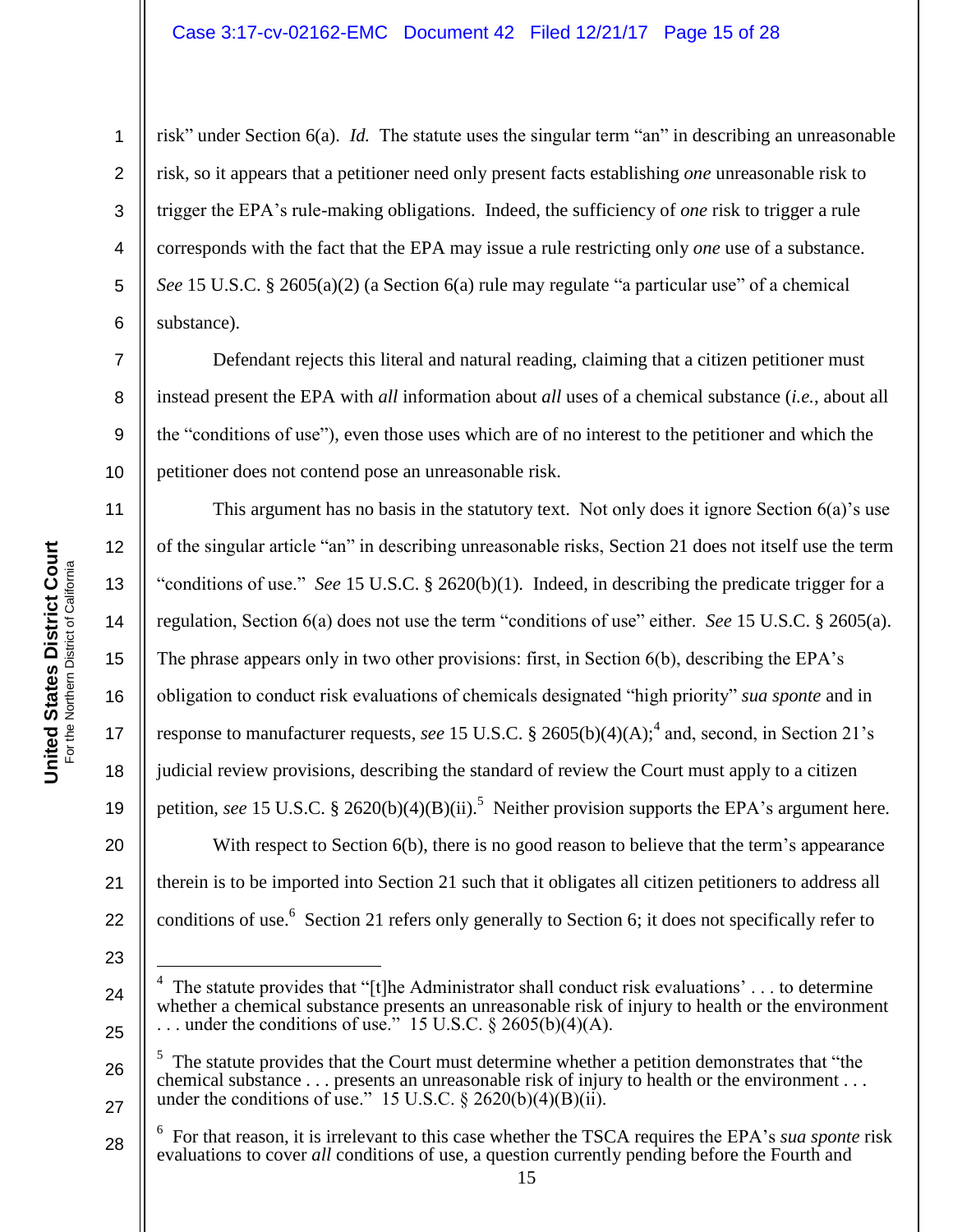Section 6(b). *See* 15 U.S.C. § 2620(a) ("Any person may petition the Administrator to initiate a proceeding for the issuance  $\dots$  of a rule under section  $\dots$  2605  $\dots$ ."). That general reference to Section 6 cannot reasonably be read to import the entire risk evaluation process into Section 21. Indeed, Section 21"s judicial review provision specifically identifies Section 6(a), suggesting that Section 6(a) (and not Section 6(b) discussing risk evaluations) is the only provision of Section 6 which pertains to citizen petitions. *See* 15 U.S.C. § 2620(b)(4)(B)(iii) (establishing judicial review standard "in the case of a petition to initiate a proceeding for the issuance of a rule under section  $2605(a)$ ").<sup>7</sup>

9 10 11 12 13 14 15 16 17 18 That makes sense in light of the fact that there are three different pathways to a Section 6(a) rule. The predicate for a rule is a finding of unreasonable risk. Section 6(b) governs two processes that may result in an unreasonable risk finding: risk evaluations based on EPA"s *sua sponte* designation of a "high priority" chemical" and risk evaluations at the request of a manufacturer. Section 21 governs the third pathway, one that appears to be independent of the Section 6(b) risk evaluation process. Indeed, the TSCA explicitly requires a Section 6(b) "risk evaluation" to be performed for "high priority" chemicals and in response to manufacturer requests, but does not state that the same requirement applies to citizen petitions. *See* U.S.C. § 2605(b)(4)(C). Thus, the statutory text and structure suggest that Section 21 does not require a citizen petitioner to perform the functional equivalent of a Section 6(b) risk evaluation with

1 Ninth Circuits. *See All. of Nurses for Healthy Env'ts v. EPA*, No. 17-1926 (4th Cir. filed Aug. 11, 2017); *Safer Chems. Healthy Families v. U.S. EPA*, No. 17-72259 (9th Cir. filed Aug. 10, 2017) (transferred to 4th Cir. on Oct. 20, 2017). Even if it did, the same requirement would not automatically carry over to Section 21 citizen petitions.

23 24 25 26 27 28 7 This reading is supported by the statute's history. Prior to the 2016 LCSA, Section 6 did not mandate the EPA perform any risk evaluations. Rather, the statute related solely to rulemaking regarding chemical substances that pose an unreasonable risk of harm or health (though it also mandated quality control requirements for manufacturers which are not relevant here). *See* 15 U.S.C. § 2605 (2008). Accordingly, Section 21, prior to the 2016 LCSA, contained only a general reference to Section 6, likely because it was obvious that it referred to the only provision governing the issuance of a rule, Section 6(a). *See* 15 U.S.C. § 2620 (1986). There is no reason to think that by retaining the same general reference after the 2016 LCSA amendments to Section 21, Congress also intended to incorporate all of the *new* provisions of Section 6(b) related to the EPA's risk evaluations into the Section 21 process, particularly in light of the express limitation to Section 6(a) in Section 21's judicial review provisions.

19

20

21

22

1

2

3

4

5

6

7

8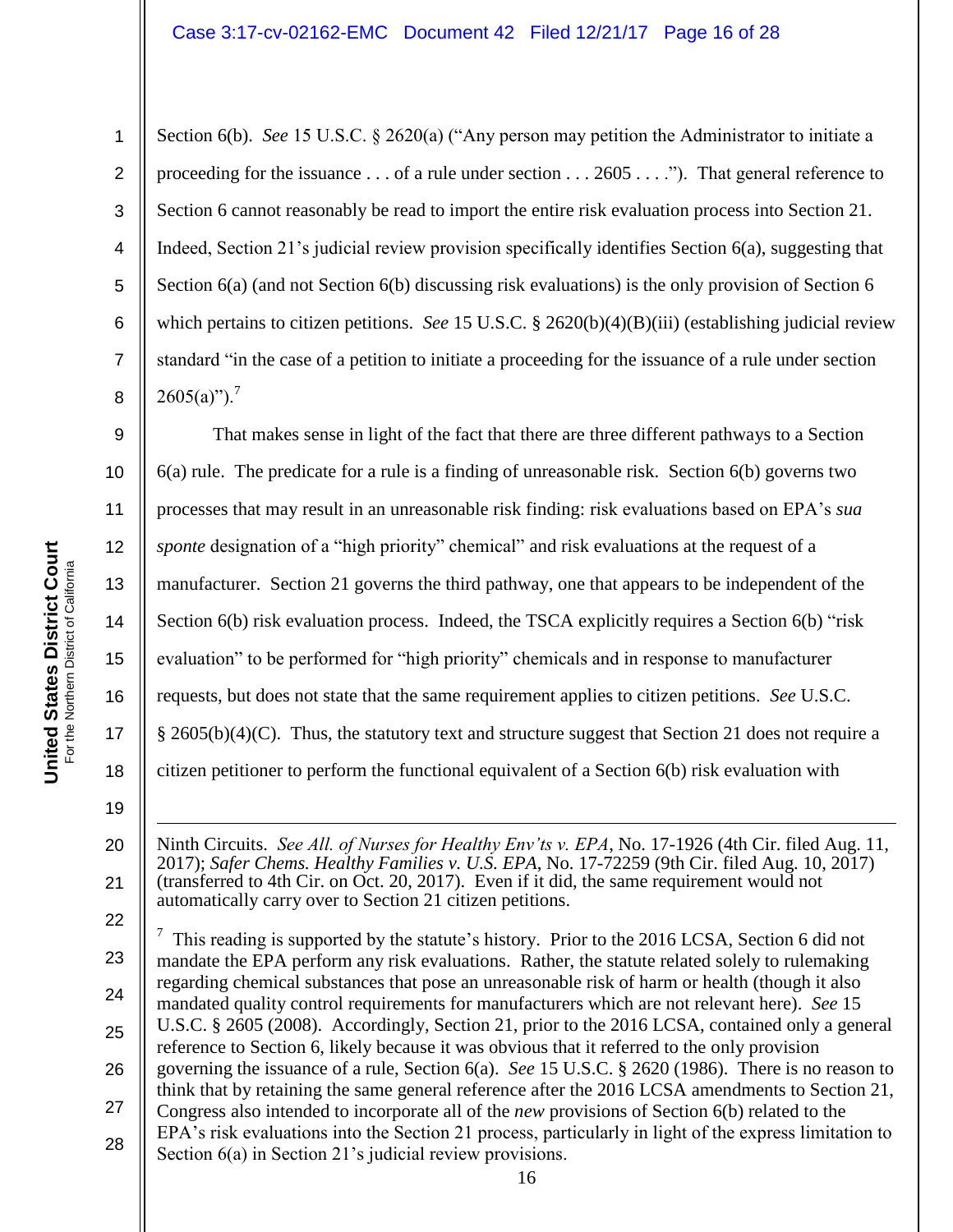respect to conditions of use that the petitioner does not seek to regulate.

Nor is there any reason to think that the term "under the conditions of use," as it appears in Section 21"s judicial review provisions, *see* 15 U.S.C. § 2620(b)(4)(B)(ii), does so either. The use of the plural word "conditions" does not mean that a plaintiff must present scientific evidence regarding every single condition of use. That would make little sense in light of the fact that a single unreasonable risk is sufficient to trigger the EPA"s rulemaking obligations. *See* 15 U.S.C. § 2605(a). In context, the phrase has a more straightforward meaning. As Plaintiffs and Amici persuasively argue, this phrase *limits* the rights of citizen petitioners. A petitioner must demonstrate *an* unreasonable risk of harm "*under* the conditions of use," *id.* § 2620(b)(4)(B)(ii), in other words, in a "circumstance[] . . . under which a chemical substance is intended, known, or reasonably foreseen to be manufactured, processed, distributed in commerce, used, or disposed of." 15 U.S.C.  $\S 2602(4)$ .<sup>8</sup> If the unreasonable risk only arises in some circumstance that does not constitute a "condition of use" as defined by statute, then the EPA is not obligated to take any action. As a limitation, there is no need to construe "conditions of use" as cross-referenced under Section  $6(b)$  as expansively as the EPA argues.<sup>9</sup>

16 17 18 19 20 This reading also coheres with the statutory requirement that the "conditions of use" for a chemical substance are to be "determined by the Administrator," 15 U.S.C. § 2602(4), not by a citizen petitioner. If, as here, the EPA has not yet determined the "conditions of use" for a chemical substance, how can a citizen petitioner submit a compliant petition addressing yetundetermined conditions of use? Petitioners would be required to gaze into a crystal ball and

26 27 28  $\overline{a}$ 9 The EPA argued that similar terms should be construed similarly in the same statute, and that this interpretation would not square with how the term "under the conditions of use" appears in Section  $\vec{6}$ (b)(4)(A). That argument is not persuasive. The EPA's performance of risk evaluations of conditions of use under Section 6(b) is structurally separate from the statutory provisions addressing Section 21 petitions.

1

2

3

4

5

6

7

8

9

10

11

12

13

14

15

<sup>22</sup> 23 24 25  $\overline{a}$ 8 Indeed, the EPA performs a similar threshold determination when reviewing a manufacturer"s request for a risk evaluation. *See* 40 C.F.R. § 702.37(e)(3) ("EPA will assess whether the circumstances identified in the [manufacturer] request constitute condition[s] of use under § 702.33[.]"); *see also* 82 Fed. Reg. at 33736 (stating that, after receiving a manufacturer request, the EPA first "evaluate[s] whether the circumstances of manufacture, processing, distribution in commerce, use, and/or disposal identified by the submitter constitute conditions of use that warrant risk evaluation").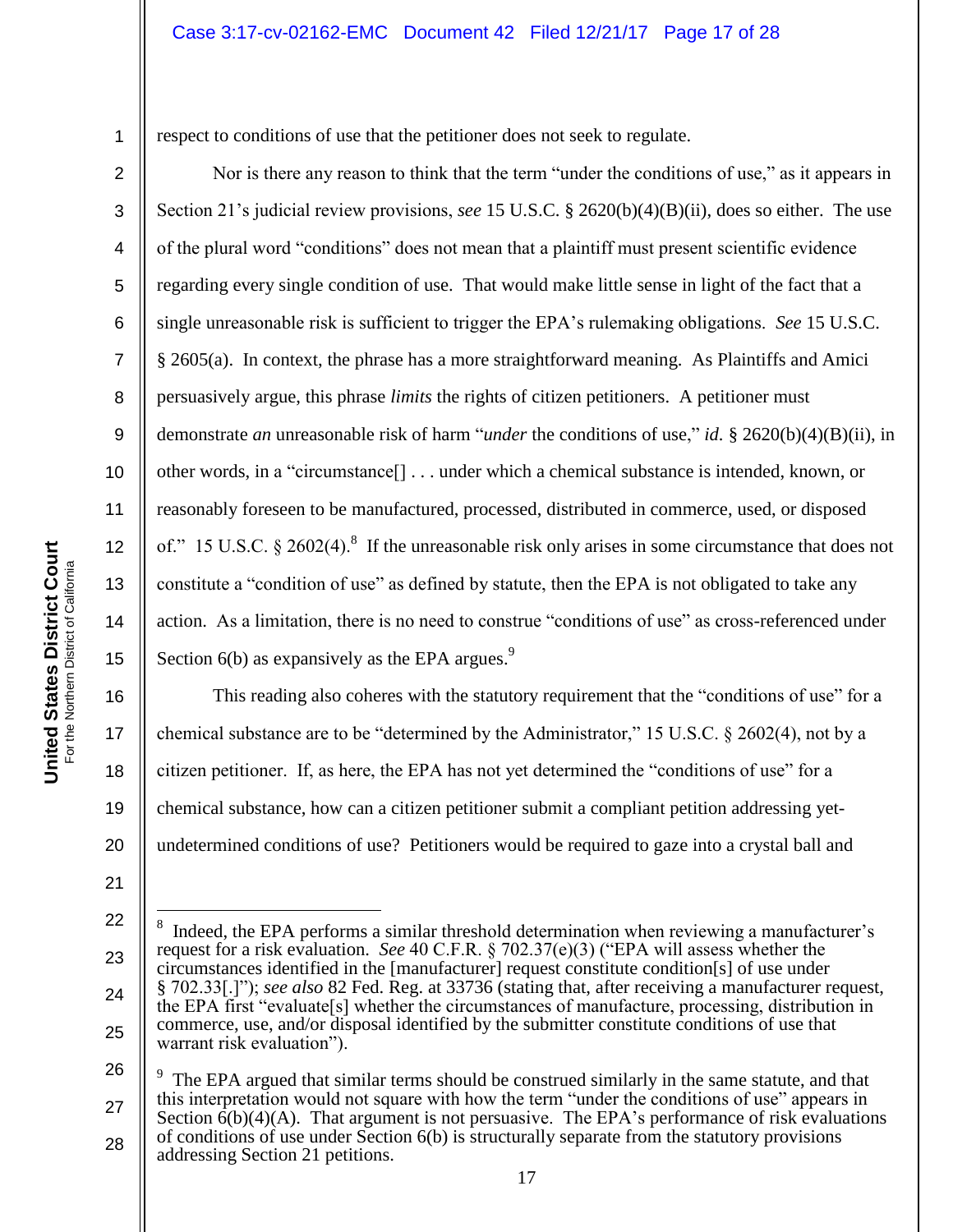#### Case 3:17-cv-02162-EMC Document 42 Filed 12/21/17 Page 18 of 28

1

2

3

4

5

6

7

8

make their best guess at what the Administrator will determine. That is not only unreasonable, but also an unnecessary complication in light of the natural reading discussed above. *See Ariz. State Bd. for Charter Schools v. U.S. Dept. of Educ.*, 464 F.3d 1003, 1008 (9th Cir. 2006) ("[W]ellaccepted rules of statutory construction caution us that statutory interpretations that would produce absurd results are to be avoided. When a natural reading of the statutes leads to a rational, common-sense result, an alteration of meaning is not only unnecessary, but also extrajudicial." (citations and quotations omitted)); *see also* 15 U.S.C. § 2601(c) ("It is the intent of Congress that the Administrator shall carry out this chapter in a reasonable and prudent manner . . . .").

9 10 11 12 13 14 15 16 17 18 19 Moreover, the statutory timelines present another problem for the EPA"s interpretation. The EPA has three-and-a-half years to complete a Section 6(b) risk evaluation; yet it must act on a citizen petition under Section 21 within 90 days. If the EPA is correct that a citizen petitioner must present *all* scientific information related to *all* conditions of use of a chemical substance, then the EPA would essentially be required to perform a potentially wide ranging plenary review within three *months* perhaps approximating what the EPA would otherwise have three-and-a-half *years* to complete. Thus, far from easing the EPA's burden, its interpretation requiring Section 21 petitions to tender and the EPA to evaluate all conditions of use would expand that burden exponentially. The structure of the statute thus suggests that a Section 21 petition is not intended to require citizen petitions to present all conditions of use, thus burdening the EPA with an expansive evaluative task which must be completed within 90 days.

20 21 22 23 24 25 26 Thus, the text and structure of the statute do not support the EPA"s contention that Section 21 requires a citizen petitioner who seeks to regulate a chemical substance to address all conditions of use. Rather, a natural reading suggests that a Section 21 petitioner need only present "the facts" which "establish that it is necessary" to issue a rule under Section 6(a), *see* 15 U.S.C. § 2620(b)(1), *i.e.*, facts showing that a chemical substance poses "an unreasonable risk." *See* 15 U.S.C. § 2605(a). That is sufficient to trigger the EPA's obligation to promulgate a rule under Section  $6(a)$ .

### 28

27

### 2. Purpose of the Statute

The EPA's interpretation would also undermine the role of Section 21 citizen petitions and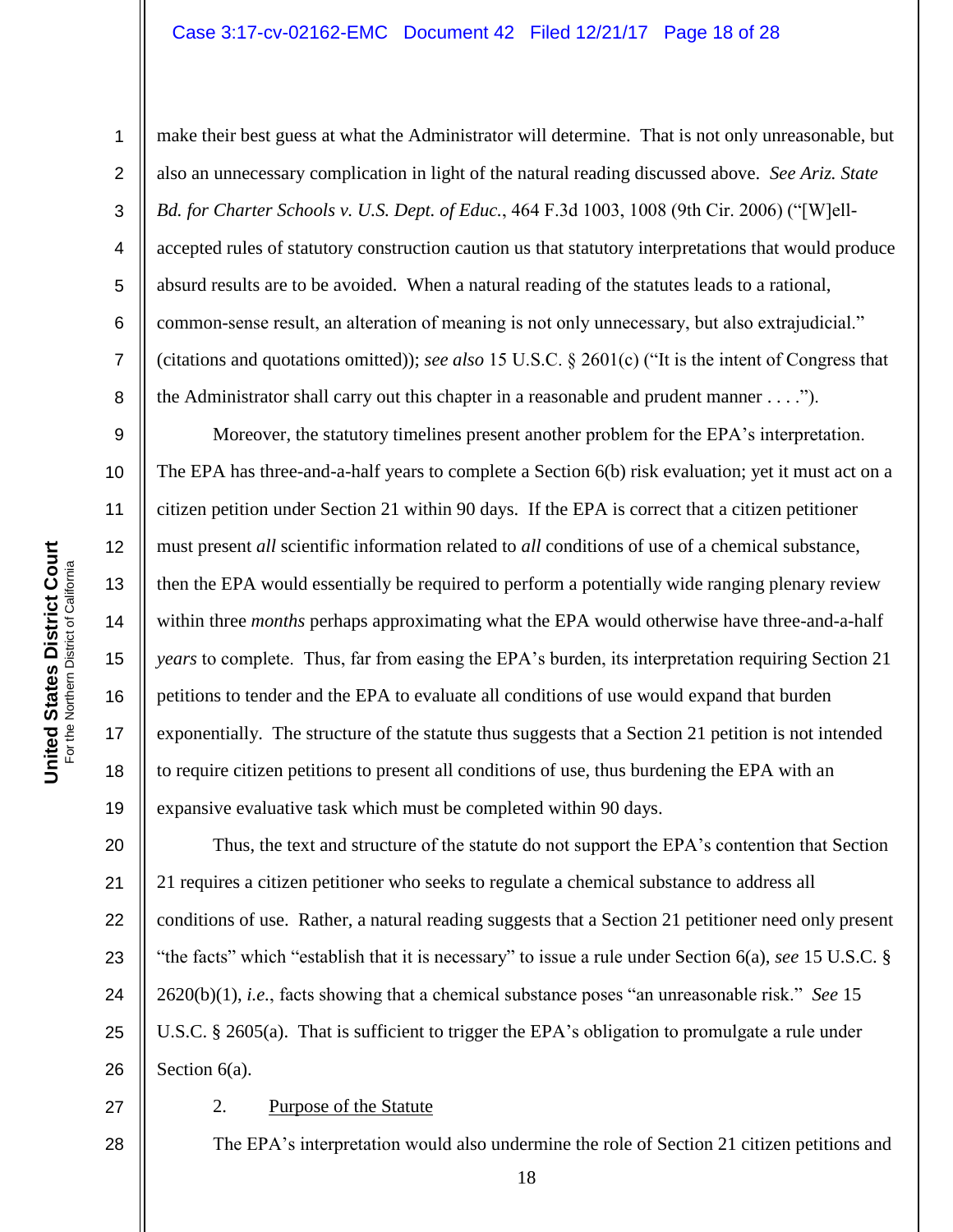1 the purpose of the TSCA.

2

3

4

5

6

7

8

9

10

11

12

13

14

15

16

17

18

19

The purpose of citizen petitions is to ensure the EPA does not overlook unreasonable risks to health or the environment. *See Env. Def. Fund v. Reilly*, 909 F.2d 1497, 1499 (D.C. Cir. 1990) ("Citizen participation is broadly permitted [under the TSCA] to ensure that bureaucratic lethargy does not prevent the appropriate administration of this vital authority." (quotation and citation omitted)). Citizen petitions under Section 21 are intended to be an "unusually powerful procedure[] for citizens to force EPA"s hand." *Trumpeter*, 774 F.3d at 1039.

The EPA"s interpretation would undermine the purpose of Section 21 by permitting it to deny even a petition that successfully identifies an unreasonable risk of harm to health or the environment under a single condition of use simply because the petition does not also address all other conditions of use. The EPA would be permitted *not* to act despite knowledge of an unreasonable risk of harm, while simultaneously inoculating itself from judicial review of its refusal to act because of the petition"s supposed deficiency. That a known unreasonable risk of harm could be ignored by the EPA is contrary to the TSCA's very purpose, as well as the statute's express command that the EPA "shall" promulgate regulations when "an" unreasonable risk is found. *See* 15 U.S.C. § 2605(a). *See also Rollins Env. Servs. (FS), Inc. v. St. James Parish*, 775 F.2d 627, 632 (5th Cir. 1985) ("The overall purpose of the Toxic Substances Control Act was to set in place a comprehensive, national scheme to protect humans and the environment from the dangers of toxic substances.").

20 21 22 23 24 25 26 27 28 Further, the EPA's interpretation creates a disparity between citizen petitions and manufacturer requests. Under the EPA's published rules, a manufacturer's request for a Section 6(b) risk evaluation may be limited to only those particular conditions of use of interest to the manufacturer. *See* 40 C.F.R. § 702.37(b)(4). The EPA recognized that requiring manufacturers to address *all* conditions of use would "create a disincentive to submit requests for risk evaluation." *See* 82 Fed. Reg. at 33735-36. It also recognized that "manufacturers are not always privy to every downstream use [of a chemical substance]" and that it would be "very difficult [for manufacturers] to obtain all the required information" for a compliant request identifying all conditions of use. *Id.* Requiring citizen petitioners to carry a burden that the EPA deemed was far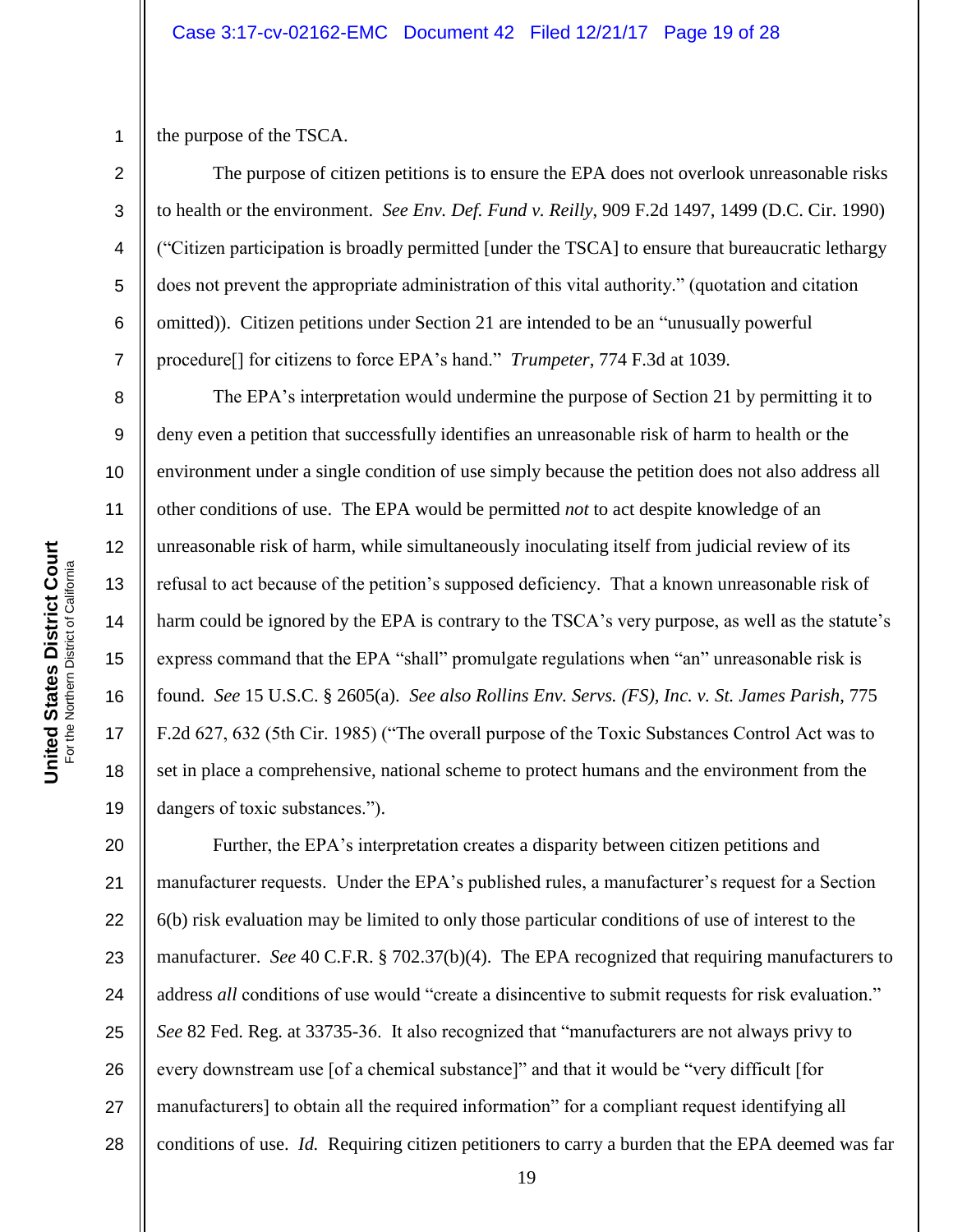too high for manufacturers would clearly create a disincentive to making such requests. Citizen petitioners are likely to have less financial wherewithal and resources than manufacturers. There is no indication Congress intended citizens to encounter a burden not presented to manufacturers.<sup>10</sup> Discouraging citizen petitions would undermine the availability of this "unusually powerful procedure[] for citizens to force EPA"s hand." *Trumpeter*, 774 F.3d at 1039.

Thus, the purpose of the statute is more consonant with a reading that Section 21 does not require a petitioner to address *all* conditions of use.

3. Legislative History

9 10 11 12 13 14 15 16 17 18 19 20 Although the text, structure, and purpose of the TSCA clearly demonstrate that a Section 21 petition does not need to address all conditions of use, the Court"s interpretation is also bolstered by the legislative history. *See Hernandez*, 829 F.3d at 1073 (court may look to legislative history to ascertain Congress's intent if statute's internal indicia are insufficiently clear). The EPA"s argument hinges on the notion that the addition of the term "under the conditions of use" to Section 21 in 2016 represents a sea change. However, the Senate Committee on Environment and Public Work"s Report on the draft legislation states that "[n]o substantive or policy change is intended by these amendments" to the citizen petition provisions. S. Rep. 114-67 at 33 (114th Cong. 1st Sess., Jun. 18, 2015). That suggests that Congress did not understand the amendments to be imposing the type of significant burdens and hurdles that the EPA acknowledges its interpretation would place on citizen petitioners; nothing suggests Congress intended to weaken citizen petitions under Section 21, a powerful tool of enforcement.

21 22 23 24 25 The EPA argues that the Committee Report carries no weight because it referred to an earlier draft of the legislation that did not include the "conditions of use" language. That is incorrect. It is true that the phrase "conditions of use" did not appear directly in the citizen petition section of that draft. However, the draft referred to whether a citizen petition demonstrated that a chemical would not meet "the safety standard." S. 697 (114th Cong. 1st Sess.,

26

 $\overline{a}$ 

1

2

3

4

5

6

7

<sup>27</sup> 28 10 If anything, Congress intended protections for citizen petitioners to be even greater. The requirements for a citizen petition are explicitly set forth by statute, *see* 15 U.S.C. § 2620, whereas Congress committed the required "form," "manner," and "criteria" for manufacturer requests to the EPA"s discretion. *See* 15 U.S.C. § 2605(b)(4)(C)(ii).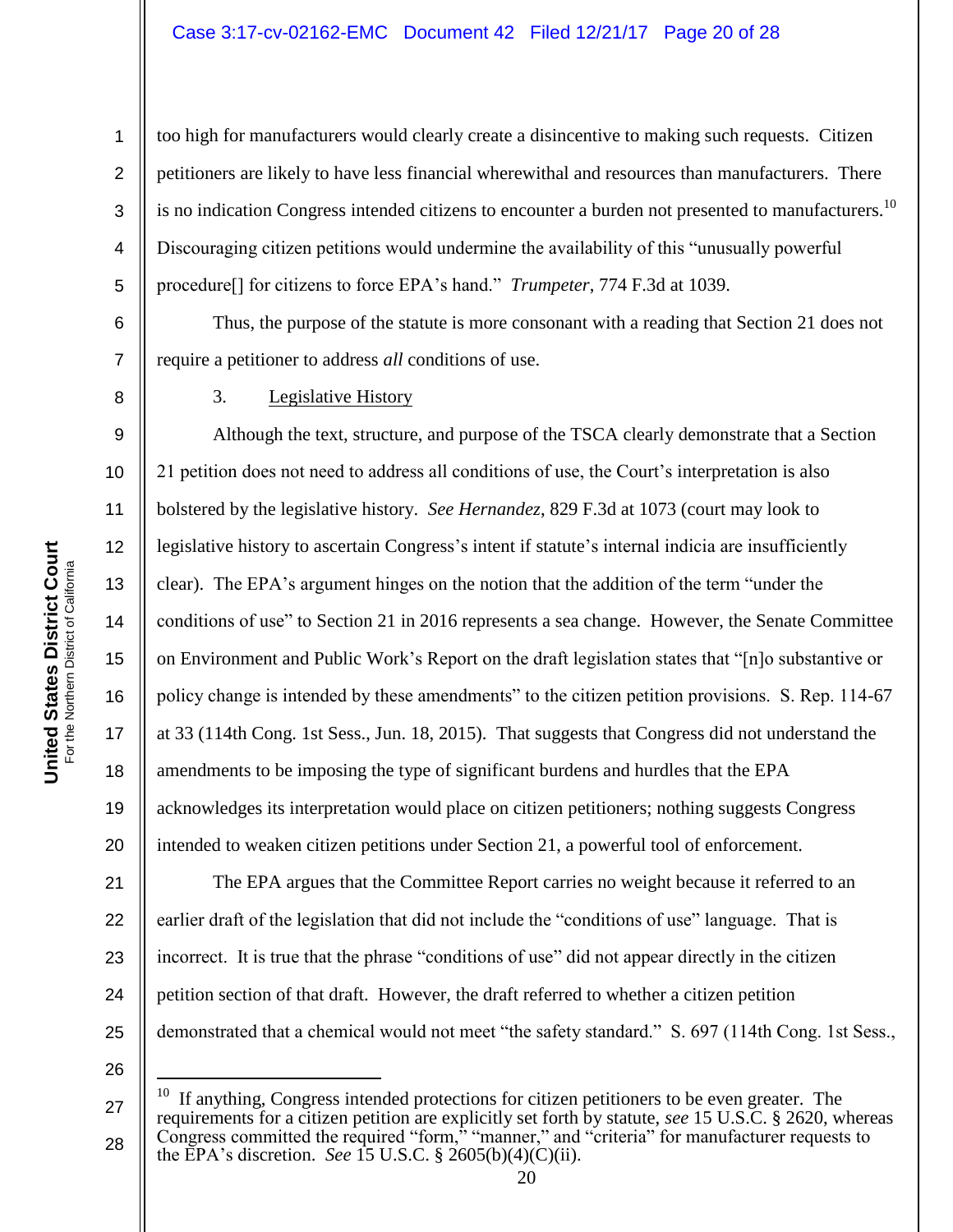Jun. 17, 2015). The term "safety standard," in turn, was defined in the draft to mean "a standard that ensures, without taking into consideration cost or other nonrisk factors, that no unreasonable risk of injury to health or the environment will result from exposure to a chemical substance *under the conditions of use* . . . ." *Id*. (emphasis added). That is substantially identical to the language that ultimately ended up in Section 21, and, does, in fact, include the disputed term "under the conditions of use." Thus, the Senate Report can fairly be read to reflect the Committee"s views about the import (or, more accurately, *lack* of import) of that term in Section 21.<sup>11</sup>

Accordingly, the legislative history also supports the view that citizen petitioners are not required to address all conditions of use.

10

1

2

3

4

5

6

7

8

9

### 4. Consistency With EPA Regulations

11 12 13 14 15 16 17 18 19 The Court's interpretation is also consistent with the EPA's regulations with respect to manufacturer requests and *sua sponte* risk evaluations under Section 6(b). (The EPA has not proposed or adopted any rule specifically addressing Section 21.) As explained above, EPA initially took the position that a Section 6(b) risk evaluation must address all conditions of use, but its final rule permits it to focus on fewer than all conditions of use. *Compare* 82 Fed. Reg. at 7565 *with* 82 Fed. Reg. at 33728-29. The EPA argued that its final rule was grounded in the statutory text. *See* 82 Fed. Reg. at 33729 (explaining that the statutory text "suggest[s] that EPA is not required to consider all conditions of use" and thus EPA "may" "exclude certain activities that EPA has determined to be conditions of use" from the scope of a Section 6(b) risk evaluation).

<sup>21</sup> 22 23 24 25 26 27 28  $\overline{a}$ 11 The EPA counters that there is also legislative history supporting its interpretation. *See* 162 Cong. Rec. H2989, at H3026, col. 1 (May 26, 2016) (testimony that "[o]n the substantive side, the bill could make it harder for the EPA and citizens to use some of the tools that have proven effective under current law, including significant new use rules and citizen petitions"). This vague statement, however, does not refer to any particular amendment to the citizen petition provisions and thus it is impossible to discern to what the House representative is referring. Moreover, the Supreme Court has held that "the authoritative source for finding the Legislature's intent lies in the Committee Reports on the bill," not "the passing comments of one Member" or "casual statements from the floor debates." *Garcia v. U.S.*, 469 U.S. 70, 76 (1984). Thus, particularly here, where there is no other reference to the citizen petition provision in the record, this singular and indirect passing remark does not outweigh the Committee Report. *Zuber v. Allen*, 396 U.S. 168, 186 (1969) ("A committee report represents the considered and collective understanding of those Congressmen involved in drafting and studying proposed legislation. Floor debates reflect at best the understanding of individual Congressmen. It would take extensive and thoughtful debate to detract from the plain thrust of a committee report[.]").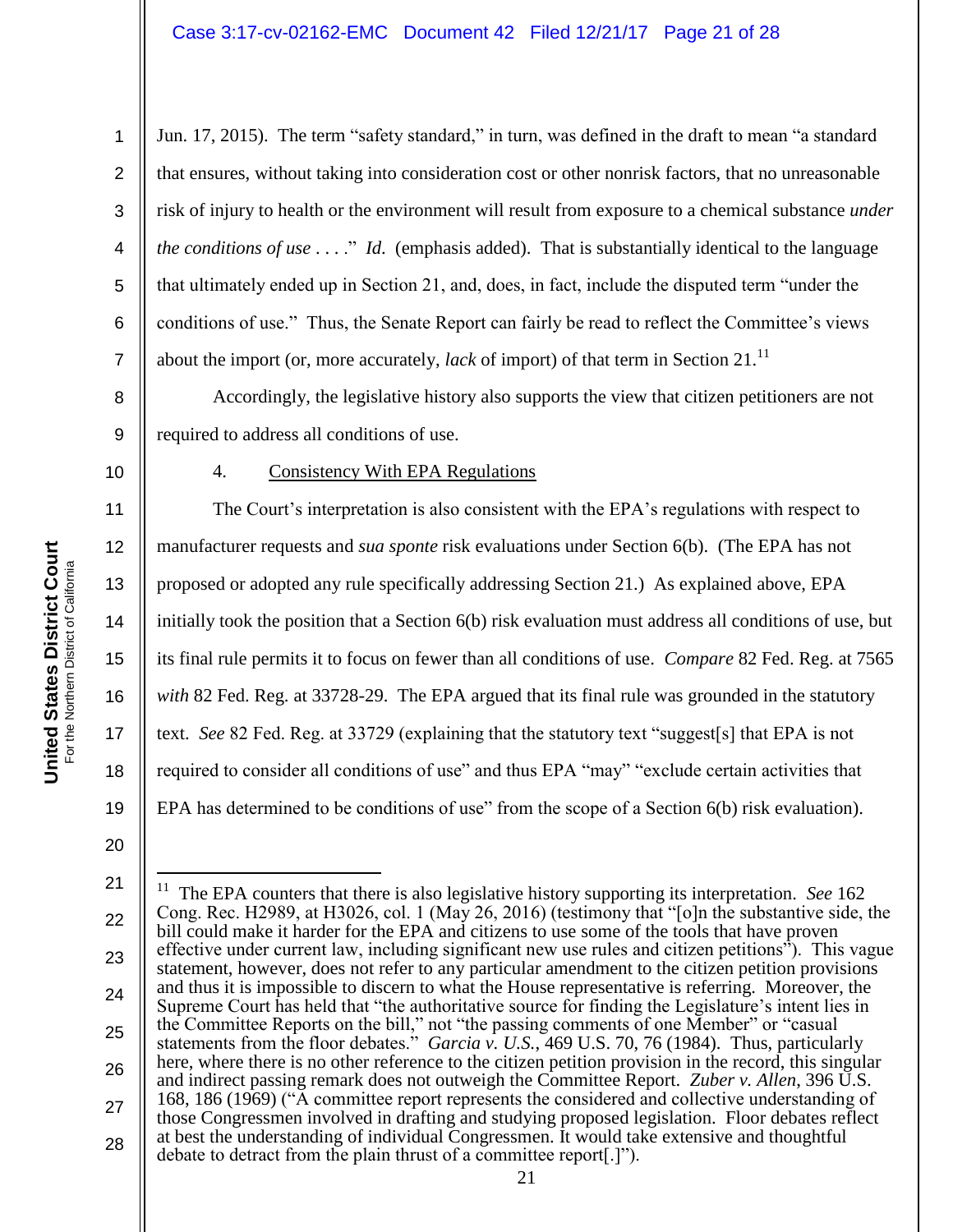Similarly, the EPA backed away from a requirement that a manufacturer must address all conditions of use when requesting a Section 6(b) risk evaluation. *See* 82 Fed. Reg. at 33736.

If the term "under the conditions of use" does not impose an affirmative requirement that every manufacturer request or *sua sponte* review address *all* conditions of use in the Section 6(b) context, then there is no reason to think it does so in the context of Section 21 citizen petitions.

5. Deference to EPA"s Interpretation

The EPA's litigation argument herein that citizen petitions must identify all conditions of use before they can be considered is not entitled to *Chevron* deference. As a threshold matter, as explained above, the statutory text, structure, and purpose strongly indicate that a Section 21 petition need not address all conditions of use. Arguably, there is thus no need to refer to the agency"s interpretation given the clear statutory text. *Cf. Trumpeter*, 774 F.3d at 1039 (pre-2016 TSCA is unambiguous with respect to requirements for citizen petitions so EPA's interpretation was not entitled to deference).

Even if there is ambiguity, the agency"s interpretation would not be entitled to *Chevron* deference. "Generally, *Chevron* deference is reserved for legislative rules that an agency issues within the ambit of the authority entrusted to it by Congress. Such rules are characteristically promulgated only after notice and comment." *Tablada v. Thomas*, 533 F.3d 800, 806 (9th Cir. 2008). The EPA's interpretation here was set forth for the first time in its denial of Plaintiffs' petition. The agency has never put that interpretation up for notice-and-comment nor enacted a formal rule adopting it. It does not represent a long-held consistent position of the EPA. Its argument in this lawsuit is not entitled to *Chevron* deference. *See Bowen v. Georgetown Univ. Hosp.*, 488 U.S. 204, 213 (1988) ("Deference to what appears to be nothing more than an agency's convenient litigating position would be entirely inappropriate."); *cf. Inv. Co. Inst. v. Camp,* 401 U.S. 617, 628 (1971) ("It is the administrative official and not appellate counsel who possesses the expertise that can enlighten and rationalize the search for the meaning and intent of Congress.").

26 27 28 At best, the EPA"s interpretation may be entitled to *Skidmore* deference "proportional to its power to persuade." *Tablada*, 533 F.3d at 806. Under *Skidmore*, the deference owed to an agency's interpretation "depend[s] upon the thoroughness evident in its consideration, the validity

1

2

3

4

5

6

7

8

9

10

11

12

13

14

15

16

17

18

19

20

21

22

23

24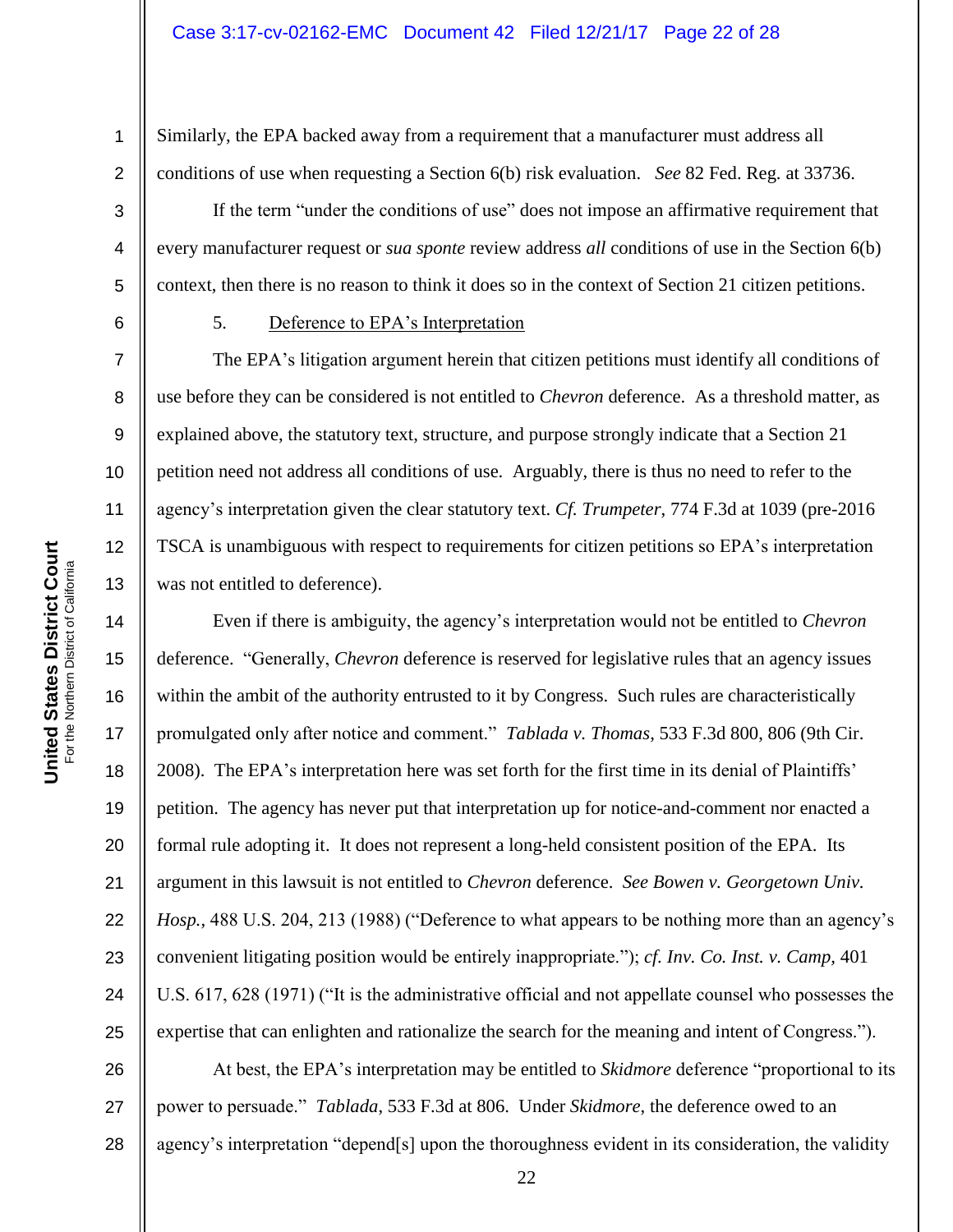#### Case 3:17-cv-02162-EMC Document 42 Filed 12/21/17 Page 23 of 28

**United States District Court**<br>For the Northern District of California **United States District Court** For the Northern District of California

11

1

2

3 4 5 6 7 8 9 10 12 13 of its reasoning, its consistency with earlier and later pronouncements, and all those factors which give it power to persuade." *Skidmore v. Swift & Co.*, 323 U.S. 134, 140 (1944); *see also The Wilderness Soc. v. U.S. Fish & Wildlife Serv.*, 353 F.3d 1051, 1068 (9th Cir. 2003). The *Skidmore* factors weigh against giving the EPA's interpretation significant weight here for the reasons explained above related to the statutory text, structure, purpose, and the legislative history. The persuasiveness of the EPA"s interpretation is also undermined by the agency"s inconsistent approach to Section 21 petitions compared to Section 6(b) risk evaluations undertaken in response to manufacturer requests or *sua sponte*. It has not offered any convincing explanation for imposing a higher burden on a Section 21 petition than it has imposed on itself or on manufacturers. Moreover, the EPA's argument fails to address problems such as the fact that a citizen petitioner cannot know whether it has addressed all conditions of use if the EPA Administrator has not yet determined what those conditions of use are consistent with the statutory definition of "conditions of use." *See supra* at 17-18.

14 15 16 17 18 19 20 21 22 23 24 25 26 27 28 Finally, the EPA's policy arguments in support of its interpretation are unavailing. It argues that citizen petitioners must present information about *all* conditions of use, otherwise, citizen petitioners would place a drain on agency resources and cut in line ahead of "high priority" chemical substances or those identified by manufacturers. Even so, that would not necessarily be inconsistent with the statute"s purpose. A citizen petition must persuade the EPA that a chemical substance poses an unreasonable risk of harm before the EPA is required to issue a rule. It is not unreasonable that Congress would require the EPA to act in response to a known unreasonable risk of harm, regardless of whether the finding is prompted by a citizen petition, a manufacturer request, or a *sua sponte* evaluation by the agency. In any event, the statute contemplates the possibility that some citizen petitions may present evidence of harms that are nevertheless less pressing than other matters pending before the EPA. Reviewing courts are thus required to weigh the relative harm addressed by a citizen petition, as well as consider, and accommodate, any EPA resource constraints in fashioning relief. *See* 15 U.S.C. § 2620(b)(4)(B)(ii) (court "may permit the Administrator to defer initiating the action requested by the petitioner" if the court "finds that the extent of the risk . . . alleged . . . is less than the extent of risks . . . with respect to which the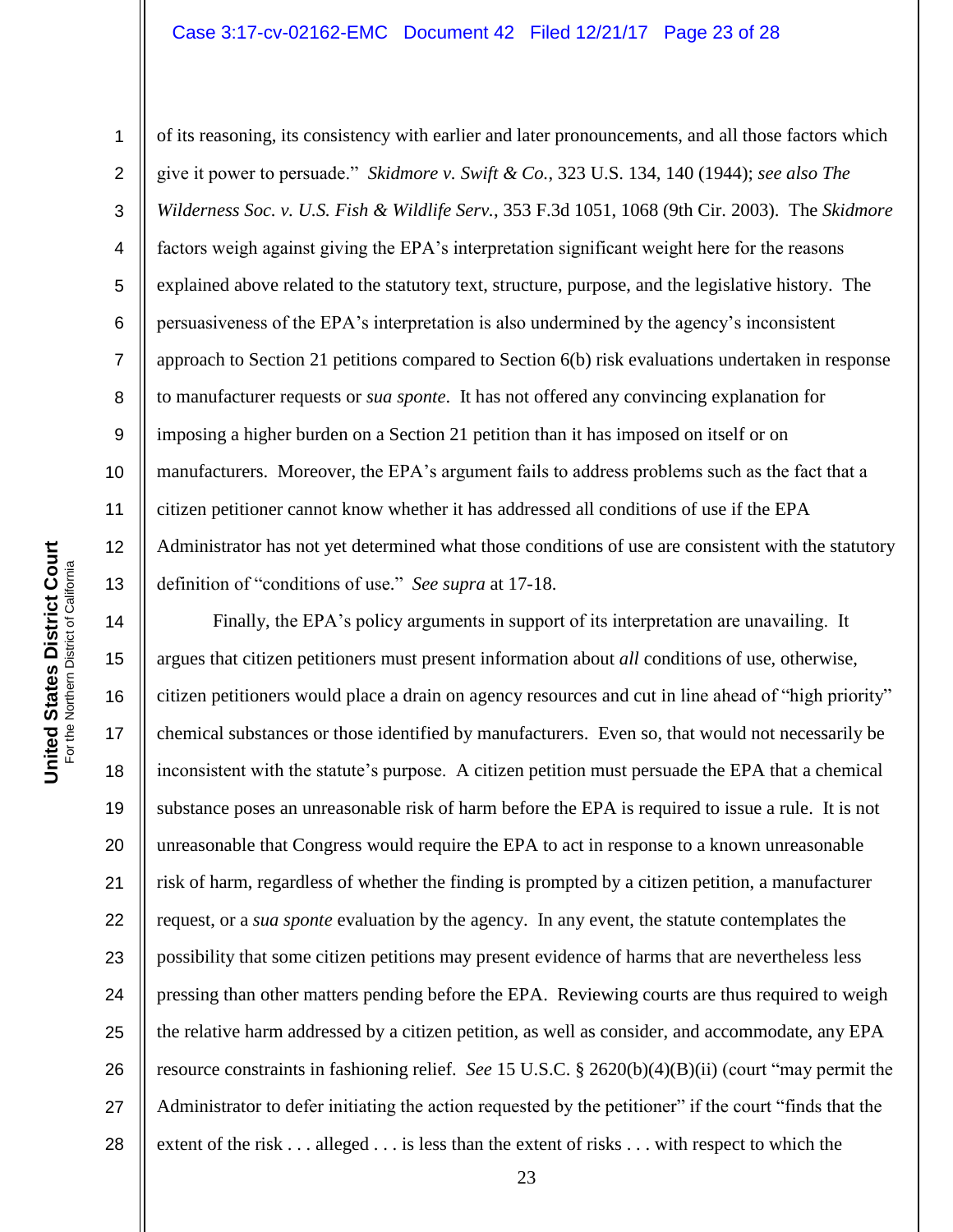### Case 3:17-cv-02162-EMC Document 42 Filed 12/21/17 Page 24 of 28

Administrator is taking action under this chapter and there are insufficient resources available to the Administrator to take the action requested by the petitioner").<sup>12</sup> The EPA ignores this explicit statutory accommodation relative to Section 21 petitions. The EPA"s policy argument is unpersuasive.

For those reasons, the EPA's interpretation in this litigation is entitled to minimal, if any, weight, and the Court rejects it. $^{13}$ 

6. Conclusion

10 12 13 14 15 In sum, the statutory text does not support the EPA's interpretation. Rather, a natural reading of the language suggests a citizen petitioner need only present facts demonstrating that a chemical substance poses *an* unreasonable risk due to one or more conditions of use that are of concern to the petitioner. This construction is consistent with the language, structure, and purpose of the statute, the legislative history, the EPA"s interpretation of similar provisions, and the policies Congress sought to advance. The Court therefore concludes that Section 21 does not require a petition under Section 6(a) to address *all* conditions of use, but rather, only those that the petitioner seeks to regulate. The EPA"s motion to dismiss for failure to address *all* conditions of use is **DENIED**.

16

B. Plaintiffs Adequately Identified the Chemical Substances at Issue

Defendant also argues Plaintiffs' petition "does not provide enough information to allow

19 the Agency or the Court to evaluate "fluoridation chemicals" under th[e] statutory scheme because

26

27

17

18

1

2

3

4

5

6

7

8

9

11

<sup>13</sup> Even if *Chevron* rather than *Skidmore* applied here, however, the EPA's interpretation still would not be entitled to deference because it is not "a permissible (or reasonable) construction of the statute," for the same reasons discussed above. *See Natural Resources Defense Council, Inc. v. Nat'l Marine Fisheries Serv.*, 421 F.3d 872, 879 (9th Cir. 2005) (rejecting agency"s

28 interpretation even where entitled to *Chevron* deference because it was "directly at odds with the text and purpose" of the statute).

<sup>20</sup>

<sup>21</sup> 22 23 24 25  $\overline{a}$ 12 Indeed, looking at the broader structure of the statute, it is telling that Congress provided detailed quotas and timelines regarding the prioritization of the EPA's review of "high priority" chemicals and manufacturer requests, but left the determination regarding citizen petitions to the courts. *See*, *e.g.*, 15 U.S.C. (b)(2)(A) (at least 10 risk evaluations must be undertaken for chemicals on the TSCA Work Plan within 6 months); 15 U.S.C. § 2605(b)(2)(B) (within three and a half years, at least 20 risk evaluations of "high priority" substances must be underway, at least half taken from TSCA Work Plan); 15 U.S.C. § 2605(b)(3)(C) (whenever the EPA completes a risk evaluation of a "high priority" substance, other than those initiated by manufacturers, it must designate at least one new high-priority substance).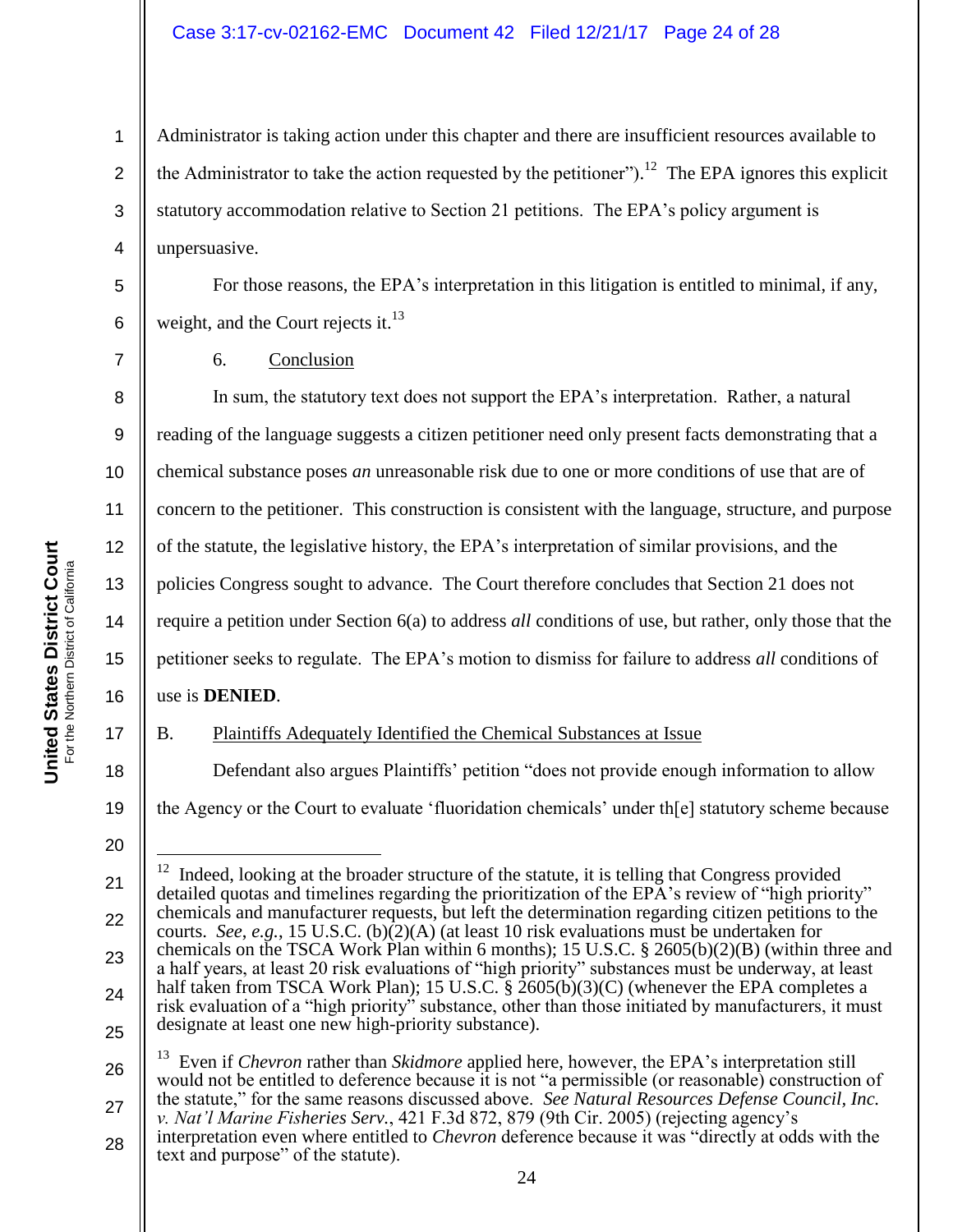it does not identify the specific chemical substances at issue . . . ." Mot. at 8. According to Defendant, the petition merely "allege[s] neurological effects of exposure to unspecified "fluoridation chemicals."" Mot. at 12.

This argument is not persuasive. The EPA did not deny Plaintiffs' petition on the grounds that it was not sufficiently specific for the EPA to evaluate. Rather, the EPA denied the petition on the merits. *See* 82 Fed. Reg. at 11,881, col. 3. (concluding petition did "not set forth a scientifically defensible basis to conclude that any persons have suffered neurotoxic harm as a result of exposure to fluoride in the U.S. through the purposeful addition of fluoridation chemicals to drinking water or otherwise from fluoride exposure in the U.S."). Like the EPA, the Court will be able to understand from the petition and supporting materials what chemicals are at issue.

Moreover, Plaintiffs" petition *does* identify the chemical substances they seek to regulate. A "chemical substance" is "any organic or inorganic substance of a particular molecular identity, including—(i) any combination of such substances occurring in whole or in part as a result of a chemical reaction or occurring in nature and (ii) any element or uncombined radical." *See* 15 U.S.C. § 2602(2)(A). Plaintiffs" petition clearly states that it seeks regulation of "fluoride" used for "fluoridation of water" in the first paragraph of the cover letter. *See* Admin. Pet. at 1. The EPA itself simply refers to "fluoride" in notice-and-comment regarding water fluoridation, suggesting there is no reasonable dispute about the chemicals to which that term refers in this context.<sup>14</sup> Plaintiffs' petition also refers to "fluorosilic acid" and "sodium fluorosilicate," specific chemical compounds. Admin. Pet. at 28. The materials attached to the petition also identify the specific compounds that fall under the term "fluoride." *See*, *e.g.*, Connett Decl., Ex. 1, at 1091 ("Over 91% of US fluoridated water is treated with either sodium silicofluoride or fluosilicic acid . . . . Less than 10% is treated with simple sodium fluoride."). Although in other circumstances the reference to these compounds in the 317th exhibit to Plaintiffs" petition might

25

 $\overline{a}$ 

26 27 28 14 *See*, *e.g.*, National Primary Drinking Water Regulations; Announcement of the Results of EPA"s Review of Existing Drinking Water Standards and Request for Public Comment and/or Information on Related Issues, Jan. 11, 2017, 82 Fed. Reg. 3518-01, 3531-33 (discussing water fluoridation without identifying specific chemical substances); National Primary and Secondary Drinking Water Regulations, Apr. 2, 1986, 51 Fed. Reg. 11396 (final rule regulating fluoride in public drinking water without identifying specific chemical substances).

1

2

3

4

5

6

7

8

9

10

11

12

13

14

15

16

17

18

19

20

21

22

23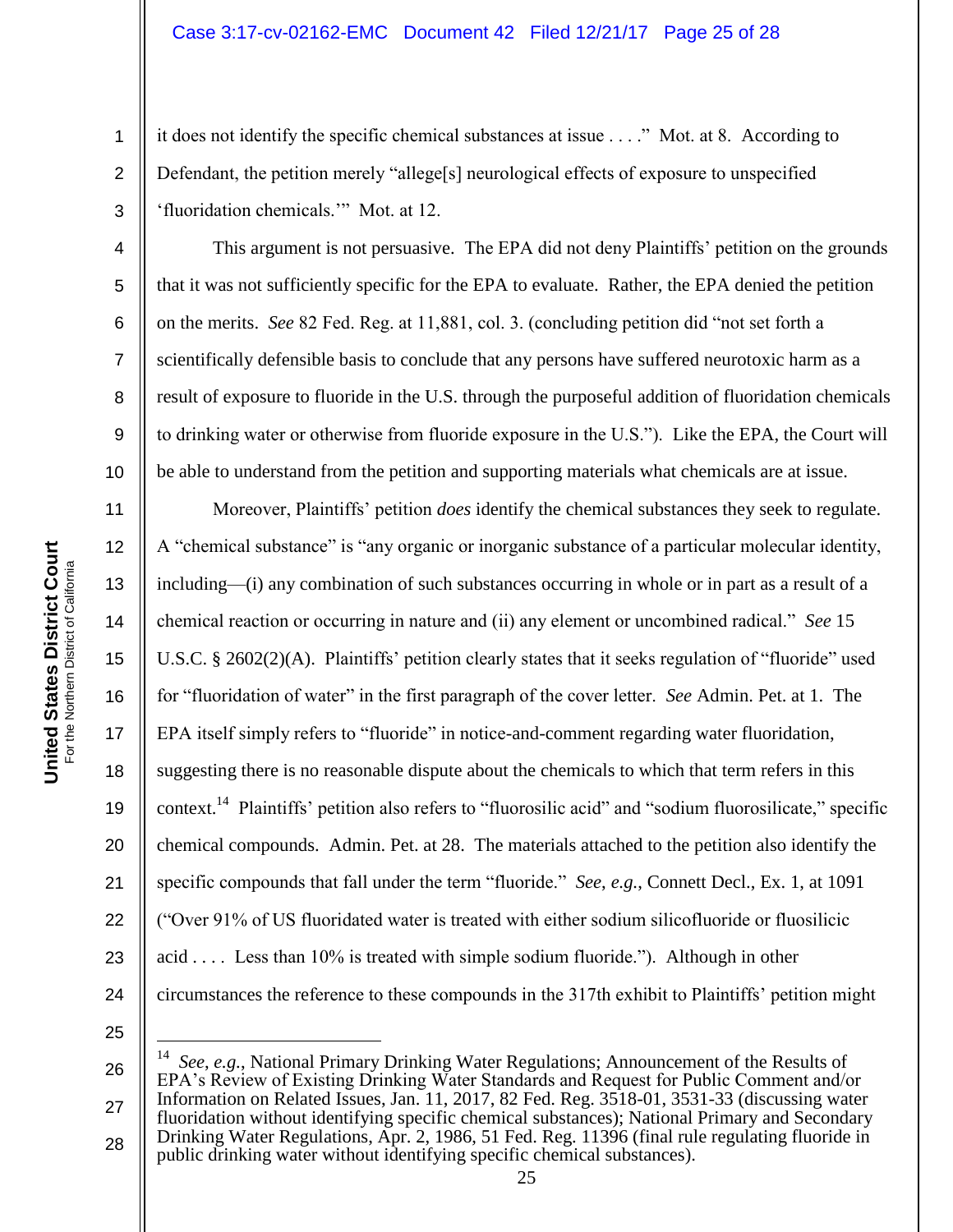### Case 3:17-cv-02162-EMC Document 42 Filed 12/21/17 Page 26 of 28

be insufficient, the EPA's denial of Plaintiffs' petition includes explicit references to all three chemicals, undermining any notion that the EPA was not adequately on notice. *See* 82 Fed. Reg. at 11887, col. 3, (referring to "silicofluoride"); *id.* ("fluorosilicic acid"); 82 Fed. Reg. at 11889, col. 2, n. 38 (referring to "sodium fluoride").

Plaintiffs' petition sufficiently identifies the chemicals at issue. This is not a case where Plaintiffs seek to regulate a chemical in litigation that the EPA did not realize was at issue in the administrative petition. Defendant"s motion to dismiss on that basis is **DENIED.**

C. Plaintiffs" Reference to the Category "Fluoride" Does Not Require Dismissal

Relatedly, Defendant argues that Plaintiffs" petition fails to justify treatment of the three "fluoridation chemicals" as a "category" under 15 U.S.C. § 2625(c). That provision states that wherever the EPA may take action "with respect to a chemical substance or mixture," it may take the same action with respect to "a category of chemical substances or mixtures." 15 U.S.C.  $§$  2625(c)(1). The statute defines "category of chemical substances" as:

> a group of chemical substances the members of which are similar in molecular structure, in physical, chemical, or biological properties, in use, *or* in mode of entrance into the human body or into the environment, or the members of which are in some other way suitable for classification as such for purposes of this chapter. . . . .

17 18 19 20 21 *Id.* § 2625(c)(2)(A) (emphasis added). The statute further provides that "[w]henever the Administrator takes action under a provision of this chapter with respect to a category of chemical substances or mixtures, any reference in this chapter to a chemical substance or mixture (insofar as it relates to such action) shall be deemed to be a reference to each chemical substance or mixture in such category." *Id.* § 2625(c)(1).

22 23 24 25 26 27 28 Plaintiffs' petition plainly presents a basis for why the chemical substances are "similar" "in use" and "in mode of entrance into the human body": they are all allegedly used for fluoridation of water, and are all ingested through water consumption. Moreover, Plaintiffs claim that these chemicals all have similar "physical, chemical, or biological properties," insofar as they are all used for the same purpose (fluoridation of water to prevent tooth decay) and pose a similar risk of harm (neurotoxic effects). Thus, the petition plainly presents a basis for why it is made with respect to a "category" of chemicals under § 2625(c).

1

2

3

4

5

6

7

8

9

10

11

12

13

14

15

16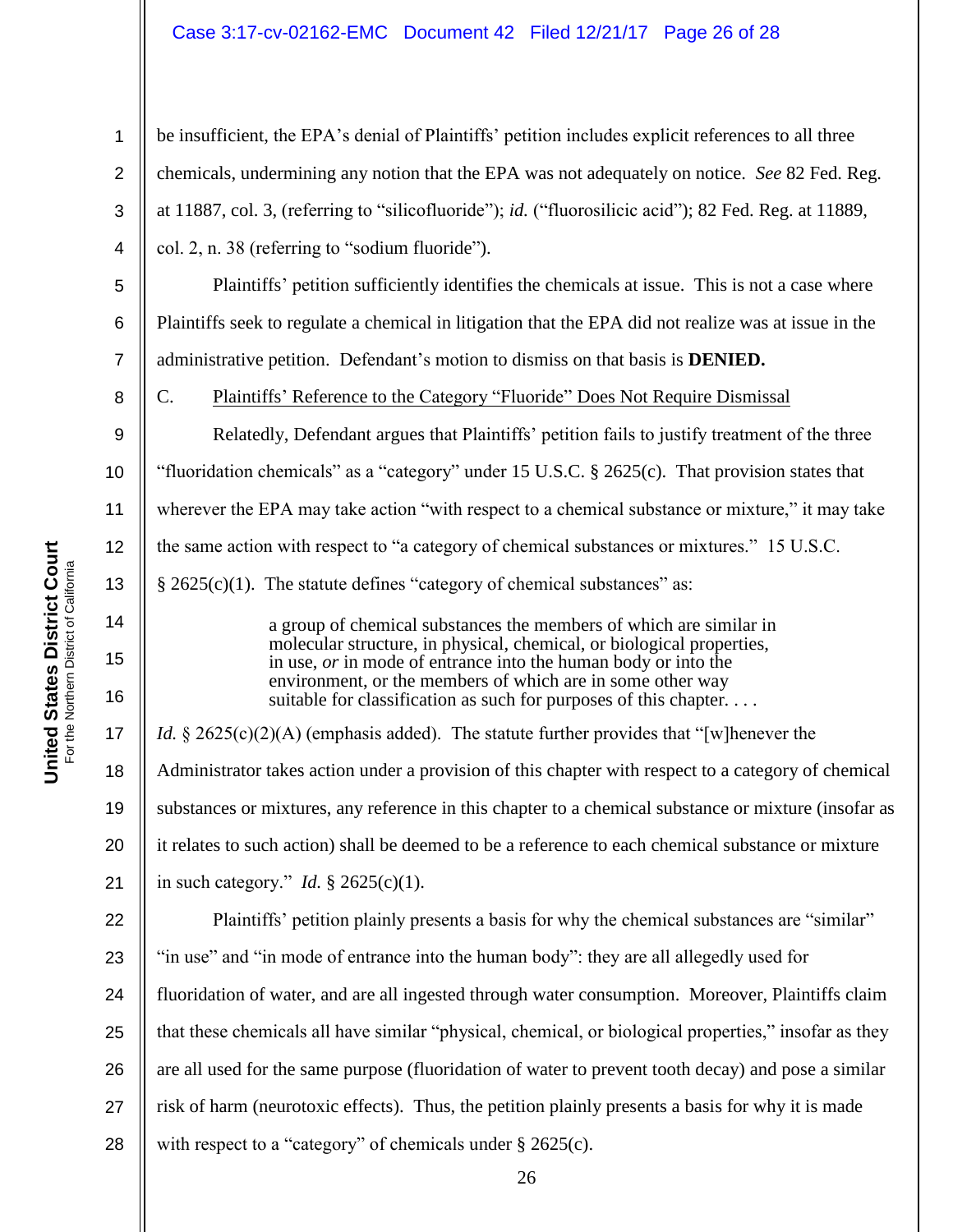#### Case 3:17-cv-02162-EMC Document 42 Filed 12/21/17 Page 27 of 28

1

2

3

4

5

6

7

8

9

10

11

Defendant also argues the use of a category was problematic because Plaintiffs requested regulation of "several different chemicals" but "fail[ed] to distinguish between them," thus conveying "inadequate information about the properties or conditions of use of the individual chemical substances for EPA or the Court to determine whether they should be considered as a category for purposes of risk evaluation and any necessary regulation." Mot. at 13. This argument contradicts the record. The EPA did not deny Plaintiffs" petition because it had inadequate information to evaluate the petition, but rather because the petition did "not set forth a scientifically defensible basis" to conclude that "the purposeful addition of fluoridation chemicals to drinking water" causes harm. *See* 82 Fed. Reg. at 11,881, col. 3. Moreover, as discussed above, Plaintiffs were not required to identify all conditions of use for each of the compounds where they sought to regulate only one condition of use, fluoridation of drinking water.

12 13 14 15 16 17 18 19 At best, the EPA raises the question whether Plaintiffs will meet their burden in this litigation by showing by a preponderance of the evidence that each chemical substance in the category of "fluoride" or "fluoridation chemicals" poses an unreasonable risk of harm, as appears to be required under 15 U.S.C.  $\S$  2625(c)(1). However, that question is more appropriately resolved on summary judgment, after the parties have summarized and presented the scientific evidence supporting their positions, rather than at the motion to dismiss stage. Accordingly, Defendant's motion to dismiss for failure to justify treatment of fluoridation chemicals as a category is **DENIED**.

#### **IV. CONCLUSION**

21 22 23 24 25 26 Plaintiffs are entitled to judicial review of their petition on the merits because they complied with the two minimal statutory requirements: they filed their petition with the Administrator, and they set forth the facts they believe justify a rule under Section 6(a) regulating the fluoridation of drinking water supplies. Plaintiffs were not required to address other uses of fluoridation chemicals in their petition to the EPA. Moreover, Plaintiffs sufficiently identified the chemical substances at issue in their petition and explained why they seek to regulate that category

27 28